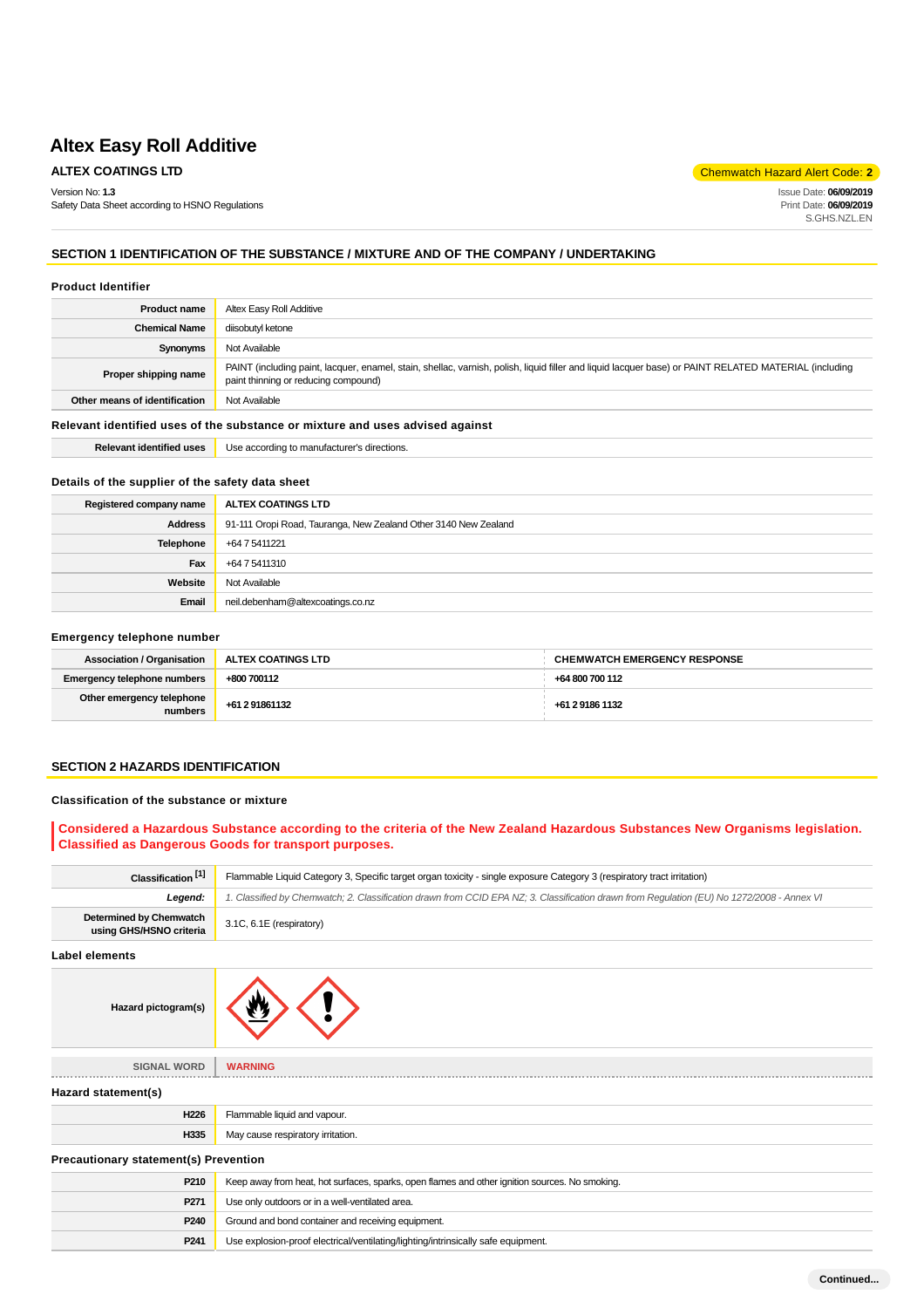| P242             | Use non-sparking tools.                                                    |
|------------------|----------------------------------------------------------------------------|
| P <sub>243</sub> | Take action to prevent static discharges.                                  |
| P <sub>261</sub> | Avoid breathing mist/vapours/spray.                                        |
| P <sub>280</sub> | Wear protective gloves/protective clothing/eye protection/face protection. |

## **Precautionary statement(s) Response**

| $\cdots$       |                                                                                                          |
|----------------|----------------------------------------------------------------------------------------------------------|
| P370+P378      | In case of fire: Use alcohol resistant foam or normal protein foam to extinguish.                        |
| P312           | Call a POISON CENTER/doctor/physician/first aider/if you feel unwell.                                    |
| P303+P361+P353 | IF ON SKIN (or hair): Take off immediately all contaminated clothing. Rinse skin with water [or shower]. |
| P304+P340      | IF INHALED: Remove person to fresh air and keep comfortable for breathing.                               |

## **Precautionary statement(s) Storage**

| P403+P235  | こもへい<br>I-ventilated place. Keep cool.<br>. 141011<br>weu |
|------------|-----------------------------------------------------------|
| <b>DAN</b> | .                                                         |
| r4v        | uc                                                        |

#### **Precautionary statement(s) Disposal**

| P501 | Dispose of contents/container in accordance with local regulations. |
|------|---------------------------------------------------------------------|
|      |                                                                     |

# **SECTION 3 COMPOSITION / INFORMATION ON INGREDIENTS**

## **Substances**

See section below for composition of Mixtures

# **Mixtures**

| <b>CAS No</b> | %[weight] | Name                  |
|---------------|-----------|-----------------------|
| 108-83-8      |           | <sup>r</sup> l ketone |
| .             | $>= 90$   |                       |

### **SECTION 4 FIRST AID MEASURES**

#### **Description of first aid measures**

| <b>Eye Contact</b>  | If this product comes in contact with eyes:<br>• Wash out immediately with water.<br>If irritation continues, seek medical attention.<br>► Removal of contact lenses after an eye injury should only be undertaken by skilled personnel.                                                                                                                                                                                                                                                            |
|---------------------|-----------------------------------------------------------------------------------------------------------------------------------------------------------------------------------------------------------------------------------------------------------------------------------------------------------------------------------------------------------------------------------------------------------------------------------------------------------------------------------------------------|
| <b>Skin Contact</b> | If skin or hair contact occurs:<br>Filush skin and hair with running water (and soap if available).<br>$\blacktriangleright$ Seek medical attention in event of irritation.                                                                                                                                                                                                                                                                                                                         |
| Inhalation          | If fumes or combustion products are inhaled remove from contaminated area.<br>Lay patient down. Keep warm and rested.<br>► Prostheses such as false teeth, which may block airway, should be removed, where possible, prior to initiating first aid procedures.<br>▶ Apply artificial respiration if not breathing, preferably with a demand valve resuscitator, bag-valve mask device, or pocket mask as trained. Perform CPR if<br>necessary.<br>Transport to hospital, or doctor, without delay. |
| Ingestion           | Inmediately give a glass of water.<br>First aid is not generally required. If in doubt, contact a Poisons Information Centre or a doctor.<br>If spontaneous vomiting appears imminent or occurs, hold patient's head down, lower than their hips to help avoid possible aspiration of vomitus.                                                                                                                                                                                                      |

#### **Indication of any immediate medical attention and special treatment needed**

Treat symptomatically.

Any material aspirated during vomiting may produce lung injury. Therefore emesis should not be induced mechanically or pharmacologically. Mechanical means should be used if it is considered necessary to evacuate the stomach contents; these include gastric lavage after endotracheal intubation. If spontaneous vomiting has occurred after ingestion, the patient should be monitored for difficult breathing, as adverse effects of aspiration into the lungs may be delayed up to 48 hours.

#### for simple ketones: --------------------------------------------------------------

#### BASIC TREATMENT

- --------------------------------------------------------------
- Establish a patent airway with suction where necessary.
- Watch for signs of respiratory insufficiency and assist ventilation as necessary.
- Administer oxygen by non-rebreather mask at 10 to 15 l/min.
- Monitor and treat, where necessary, for pulmonary oedema .
- **Monitor and treat, where necessary, for shock.**
- DO NOT use emetics. Where ingestion is suspected rinse mouth and give up to 200 ml water (5mL/kg recommended) for dilution where patient is able to swallow, has a strong gag reflex and does not drool.
- Give activated charcoal.  $-$

#### ADVANCED TREATMENT

--------------------------------------------------------------

- Consider orotracheal or nasotracheal intubation for airway control in unconscious patient or where respiratory arrest has occurred.
- Consider intubation at first sign of upper airway obstruction resulting from oedema.
- Positive-pressure ventilation using a bag-valve mask might be of use.
- **Monitor and treat, where necessary, for arrhythmias.**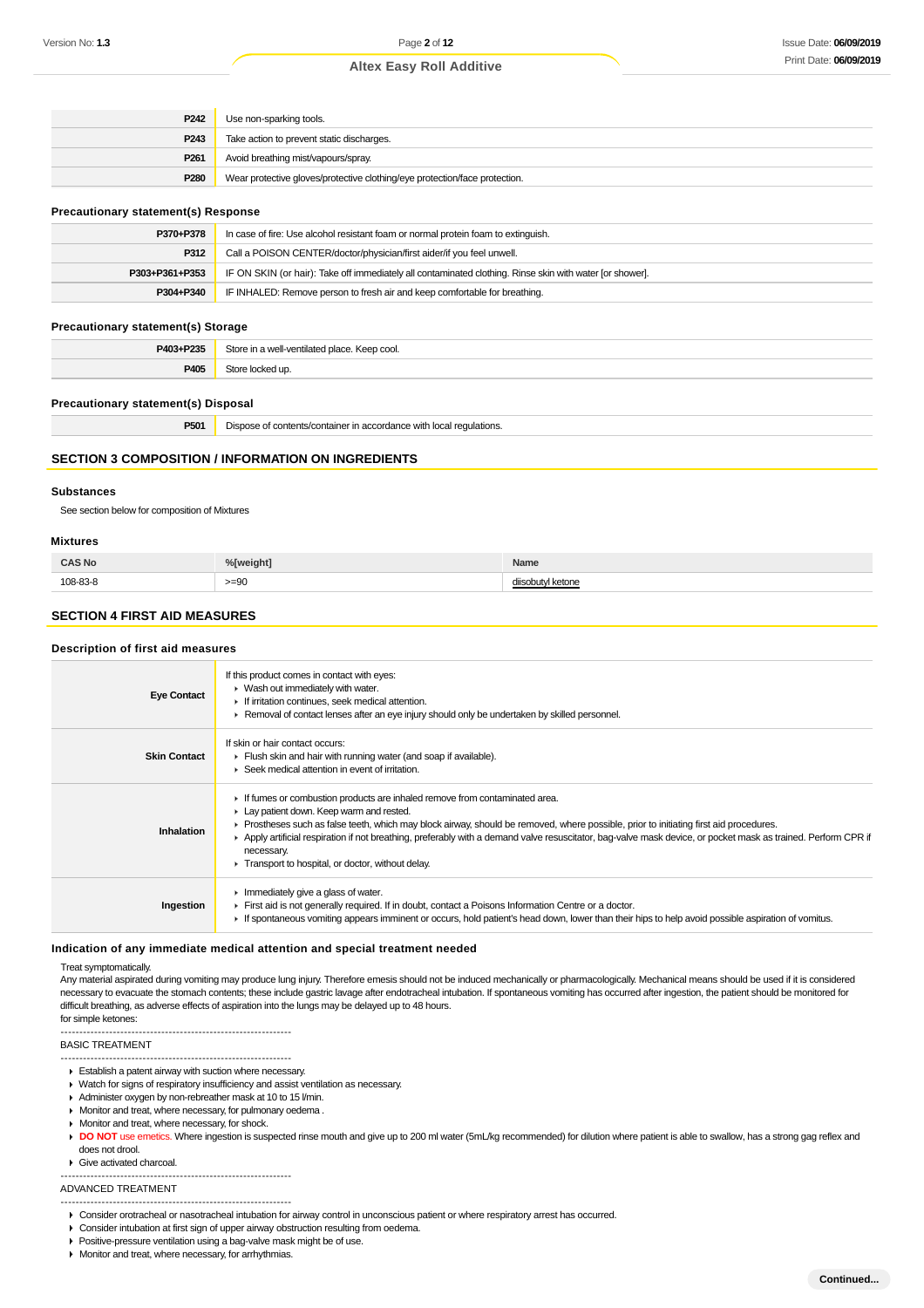▶ Start an IV D5W TKO. If signs of hypovolaemia are present use lactated Ringers solution. Fluid overload might create complications.

Drug therapy should be considered for pulmonary oedema.

- Hypotension with signs of hypovolaemia requires the cautious administration of fluids. Fluid overload might create complications.
- **Treat seizures with diazepam.**

Proparacaine hydrochloride should be used to assist eye irrigation.

-------------------------------------------------------------- EMERGENCY DEPARTMENT

--------------------------------------------------------------

- Laboratory analysis of complete blood count, serum electrolytes, BUN, creatinine, glucose, urinalysis, baseline for serum aminotransferases (ALT and AST), calcium, phosphorus and magnesium, may assist in establishing a treatment regime. Other useful analyses include anion and osmolar gaps, arterial blood gases (ABGs), chest radiographs and electrocardiograph. Positive end-expiratory pressure (PEEP)-assisted ventilation may be required for acute parenchymal injury or adult respiratory distress syndrome.
- Consult a toxicologist as necessary.

BRONSTEIN, A.C. and CURRANCE, P.L.

EMERGENCY CARE FOR HAZARDOUS MATERIALS EXPOSURE: 2nd Ed. 1994

# **SECTION 5 FIREFIGHTING MEASURES**

### **Extinguishing media**

Alcohol stable foam.

- Dry chemical powder.
- ▶ BCF (where regulations permit).
- Carbon dioxide.
- Water spray or fog Large fires only.

#### **Special hazards arising from the substrate or mixture**

| <b>Fire Incompatibility</b>    | Avoid contamination with oxidising agents i.e. nitrates, oxidising acids, chlorine bleaches, pool chlorine etc. as ignition may result                                                                                                                                                                                                                                                                                                                                                                                                                                                          |
|--------------------------------|-------------------------------------------------------------------------------------------------------------------------------------------------------------------------------------------------------------------------------------------------------------------------------------------------------------------------------------------------------------------------------------------------------------------------------------------------------------------------------------------------------------------------------------------------------------------------------------------------|
| <b>Advice for firefighters</b> |                                                                                                                                                                                                                                                                                                                                                                                                                                                                                                                                                                                                 |
| <b>Fire Fighting</b>           |                                                                                                                                                                                                                                                                                                                                                                                                                                                                                                                                                                                                 |
| <b>Fire/Explosion Hazard</b>   | • Liquid and vapour are flammable.<br>• Moderate fire hazard when exposed to heat or flame.<br>• Vapour forms an explosive mixture with air.<br>• Moderate explosion hazard when exposed to heat or flame.<br>• Vapour may travel a considerable distance to source of ignition.<br>F Heating may cause expansion or decomposition leading to violent rupture of containers.<br>• On combustion, may emit toxic fumes of carbon monoxide (CO).<br>Combustion products include:<br>carbon monoxide (CO)<br>carbon dioxide (CO2)<br>other pyrolysis products typical of burning organic material. |

### **SECTION 6 ACCIDENTAL RELEASE MEASURES**

**Personal precautions, protective equipment and emergency procedures** See section 8

# **Environmental precautions**

See section 12

#### **Methods and material for containment and cleaning up**

| <b>Minor Spills</b> | Remove all ignition sources.<br>• Clean up all spills immediately.<br>Avoid breathing vapours and contact with skin and eyes.<br>• Control personal contact with the substance, by using protective equipment.<br>• Contain and absorb small quantities with vermiculite or other absorbent material.<br>$\triangleright$ Wipe up.<br>▶ Collect residues in a flammable waste container. |
|---------------------|------------------------------------------------------------------------------------------------------------------------------------------------------------------------------------------------------------------------------------------------------------------------------------------------------------------------------------------------------------------------------------------|
| <b>Major Spills</b> | #                                                                                                                                                                                                                                                                                                                                                                                        |

Personal Protective Equipment advice is contained in Section 8 of the SDS.

# **SECTION 7 HANDLING AND STORAGE**

| Precautions for safe handling |                                                                                                                                                                                                                                                                                                                                                                                                                                                                                                                                                                                                                                         |  |  |  |
|-------------------------------|-----------------------------------------------------------------------------------------------------------------------------------------------------------------------------------------------------------------------------------------------------------------------------------------------------------------------------------------------------------------------------------------------------------------------------------------------------------------------------------------------------------------------------------------------------------------------------------------------------------------------------------------|--|--|--|
| Safe handling                 | • Containers, even those that have been emptied, may contain explosive vapours.<br>► Do NOT cut, drill, grind, weld or perform similar operations on or near containers.<br>Avoid all personal contact, including inhalation.<br>• Wear protective clothing when risk of overexposure occurs.<br>$\blacktriangleright$ Use in a well-ventilated area.<br>Prevent concentration in hollows and sumps.<br>DO NOT enter confined spaces until atmosphere has been checked.<br>Avoid smoking, naked lights or ignition sources.<br>Avoid generation of static electricity.<br>DO NOT use plastic buckets.<br>Earth all lines and equipment. |  |  |  |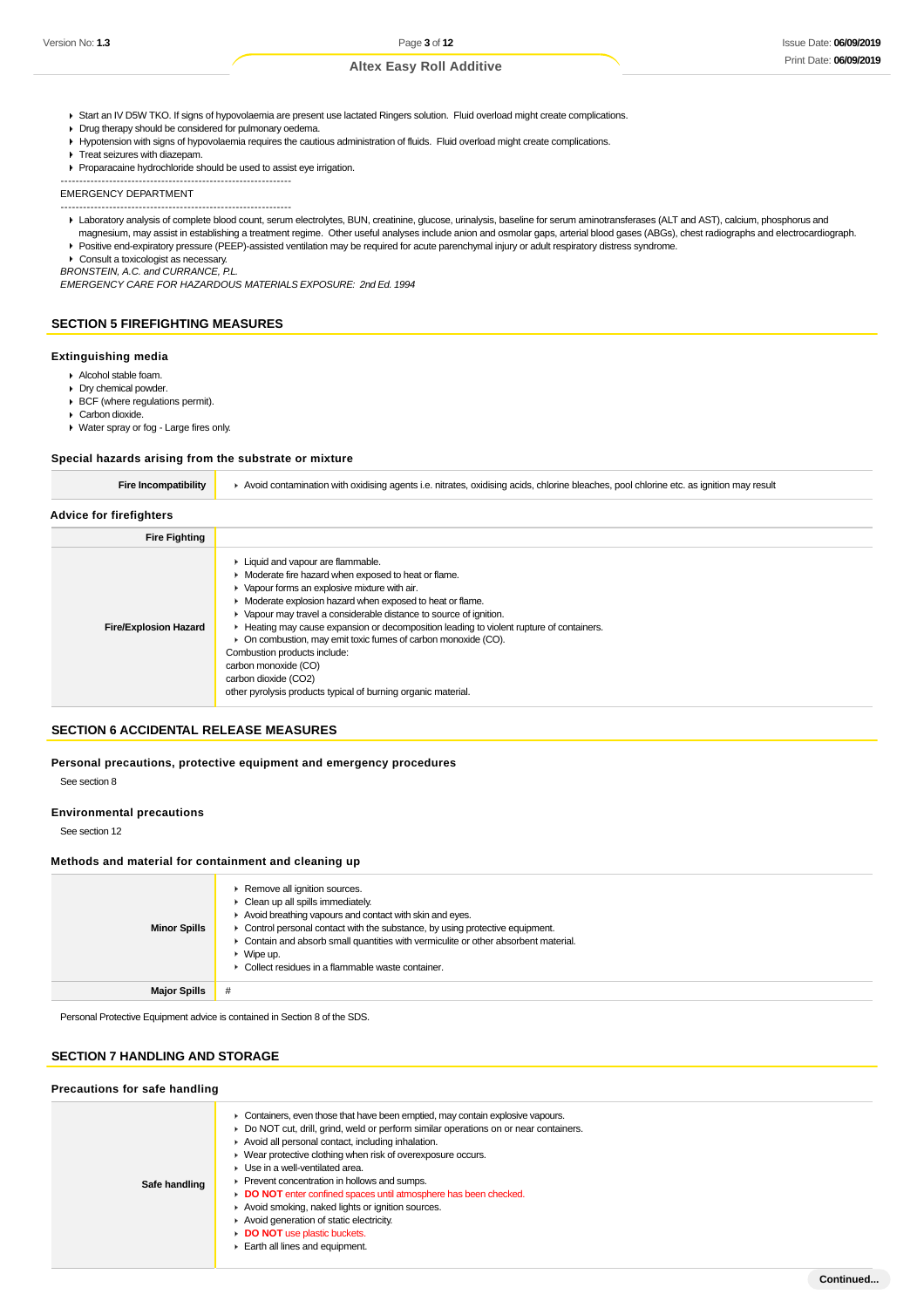|                          | • Use spark-free tools when handling.<br>Avoid contact with incompatible materials.<br>V When handling, DO NOT eat, drink or smoke.<br>▶ Keep containers securely sealed when not in use.<br>Avoid physical damage to containers.<br>Always wash hands with soap and water after handling.<br>• Work clothes should be laundered separately.<br>• Use good occupational work practice.<br>• Observe manufacturer's storage and handling recommendations contained within this SDS.<br>Atmosphere should be regularly checked against established exposure standards to ensure safe working conditions.                                                                                                                                                                                                                                                                                                                                                                                                                                                                                                                                                                                                                                                                                                                                                                                                                                                                                                                                                                                                                                                                                                                                                                                  |
|--------------------------|-----------------------------------------------------------------------------------------------------------------------------------------------------------------------------------------------------------------------------------------------------------------------------------------------------------------------------------------------------------------------------------------------------------------------------------------------------------------------------------------------------------------------------------------------------------------------------------------------------------------------------------------------------------------------------------------------------------------------------------------------------------------------------------------------------------------------------------------------------------------------------------------------------------------------------------------------------------------------------------------------------------------------------------------------------------------------------------------------------------------------------------------------------------------------------------------------------------------------------------------------------------------------------------------------------------------------------------------------------------------------------------------------------------------------------------------------------------------------------------------------------------------------------------------------------------------------------------------------------------------------------------------------------------------------------------------------------------------------------------------------------------------------------------------|
| <b>Other information</b> | Store in original containers in approved flammable liquid storage area.<br>• Store away from incompatible materials in a cool, dry, well-ventilated area.<br>DO NOT store in pits, depressions, basements or areas where vapours may be trapped.<br>• No smoking, naked lights, heat or ignition sources.<br>▶ Storage areas should be clearly identified, well illuminated, clear of obstruction and accessible only to trained and authorised personnel - adequate<br>security must be provided so that unauthorised personnel do not have access.<br>▶ Store according to applicable regulations for flammable materials for storage tanks, containers, piping, buildings, rooms, cabinets, allowable quantities<br>and minimum storage distances.<br>• Use non-sparking ventilation systems, approved explosion proof equipment and intrinsically safe electrical systems.<br>Have appropriate extinguishing capability in storage area (e.g. portable fire extinguishers - dry chemical, foam or carbon dioxide) and flammable qas<br>detectors.<br>▶ Keep adsorbents for leaks and spills readily available.<br>• Protect containers against physical damage and check regularly for leaks.<br>• Observe manufacturer's storage and handling recommendations contained within this SDS.<br>In addition, for tank storages (where appropriate):<br>► Store in grounded, properly designed and approved vessels and away from incompatible materials.<br>For bulk storages, consider use of floating roof or nitrogen blanketed vessels; where venting to atmosphere is possible, equip storage tank vents with<br>flame arrestors; inspect tank vents during winter conditions for vapour/ice build-up.<br>Storage tanks should be above ground and diked to hold entire contents. |

# **Conditions for safe storage, including any incompatibilities**

| with friction closures and (iii) low pressure tubes and cartridges may be used.<br>outer packages<br>In addition, where inner packagings are glass and contain liquids of packing group I there must be sufficient inert absorbent to absorb any spillage,<br>unless the outer packaging is a close fitting moulded plastic box and the substances are not incompatible with the plastic.                                                                                                                                                                                                                                                                                                                                                                                                                                                                                                                                                                                                                                                                                                                                   | Suitable container | • Glass container is suitable for laboratory quantities<br>Packing as supplied by manufacturer.<br>• Plastic containers may only be used if approved for flammable liquid.<br>• Check that containers are clearly labelled and free from leaks.<br>For low viscosity materials (i) : Drums and jerry cans must be of the non-removable head type. (ii) : Where a can is to be used as an inner package, the<br>can must have a screwed enclosure.<br>For materials with a viscosity of at least 2680 cSt. (23 deg. C)<br>► For manufactured product having a viscosity of at least 250 cSt. (23 deg. C)<br>▶ Manufactured product that requires stirring before use and having a viscosity of at least 20 cSt (25 deg. C): (i) Removable head packaging; (ii) Cans<br>▶ Where combination packages are used, and the inner packages are of glass, there must be sufficient inert cushioning material in contact with inner and |
|-----------------------------------------------------------------------------------------------------------------------------------------------------------------------------------------------------------------------------------------------------------------------------------------------------------------------------------------------------------------------------------------------------------------------------------------------------------------------------------------------------------------------------------------------------------------------------------------------------------------------------------------------------------------------------------------------------------------------------------------------------------------------------------------------------------------------------------------------------------------------------------------------------------------------------------------------------------------------------------------------------------------------------------------------------------------------------------------------------------------------------|--------------------|--------------------------------------------------------------------------------------------------------------------------------------------------------------------------------------------------------------------------------------------------------------------------------------------------------------------------------------------------------------------------------------------------------------------------------------------------------------------------------------------------------------------------------------------------------------------------------------------------------------------------------------------------------------------------------------------------------------------------------------------------------------------------------------------------------------------------------------------------------------------------------------------------------------------------------|
| Ketones in this group:<br>$\blacktriangleright$ are reactive with many acids and bases liberating heat and flammable gases (e.g., H2).<br>F react with reducing agents such as hydrides, alkali metals, and nitrides to produce flammable gas (H2) and heat.<br>are incompatible with isocyanates, aldehydes, cyanides, peroxides, and anhydrides.<br>F react violently with aldehydes, HNO3 (nitric acid), HNO3 + H2O2 (mixture of nitric acid and hydrogen peroxide), and HClO4 (perchloric acid).<br>Storage incompatibility<br>may react with hydrogen peroxide to form unstable peroxides; many are heat- and shock-sensitive explosives.<br>A significant property of most ketones is that the hydrogen atoms on the carbons next to the carbonyl group are relatively acidic when compared to hydrogen<br>atoms in typical hydrocarbons. Under strongly basic conditions these hydrogen atoms may be abstracted to form an enolate anion. This property allows<br>by high substrate concentrations and high pH (greater than 1 wt% NaOH).<br>Avoid reaction with oxidising agents, bases and strong reducing agents. |                    | ketones, especially methyl ketones, to participate in condensation reactions with other ketones and aldehydes. This type of condensation reaction is favoured                                                                                                                                                                                                                                                                                                                                                                                                                                                                                                                                                                                                                                                                                                                                                                  |

+ X X X + + +

**X** — Must not be stored together<br>**0** — May be stored together with

**0** — May be stored together with specific preventions **+** — May be stored together

**SECTION 8 EXPOSURE CONTROLS / PERSONAL PROTECTION**

# **Control parameters**

# **OCCUPATIONAL EXPOSURE LIMITS (OEL)**

| <b>INGREDIENT DATA</b>                            |                      |                                              |        |                    |         |               |               |               |
|---------------------------------------------------|----------------------|----------------------------------------------|--------|--------------------|---------|---------------|---------------|---------------|
| Source                                            | Ingredient           | <b>Material name</b>                         |        | <b>TWA</b>         |         | <b>STEL</b>   | Peak          | <b>Notes</b>  |
| New Zealand Workplace Exposure<br>Standards (WES) | diisobutyl ketone    | Diisobutyl ketone (2,6-Dimethyl-4-heptanone) |        | 25 ppm / 145 mg/m3 |         | Not Available | Not Available | Not Available |
| <b>EMERGENCY LIMITS</b>                           |                      |                                              |        |                    |         |               |               |               |
| Ingredient                                        | <b>Material name</b> |                                              | TEEL-1 |                    | TEEL-2  |               | TEEL-3        |               |
| diisobutyl ketone                                 | Diisobutyl ketone    |                                              | 75 ppm |                    | 330 ppm |               | 2000 ppm      |               |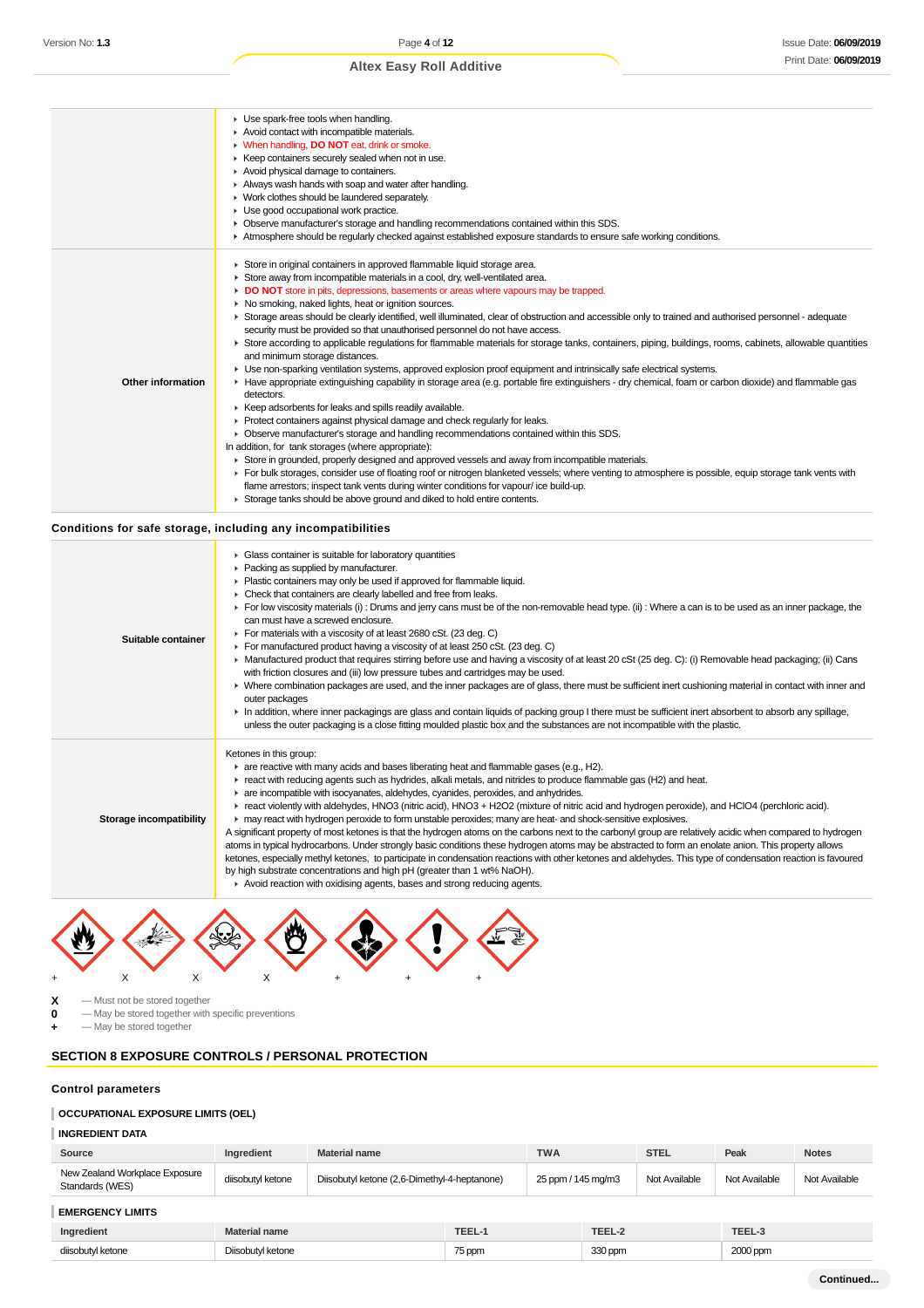| Ingredient                          | <b>Original IDLH</b>                                                                                                                                                                                                                                                                                                                                                                                                                                                                                                                                                                                                                                                                                                                                                                                                                                                                                                                                                                                                                                                                                                                                                                                                                                                                                                                                                                 | <b>Revised IDLH</b>              |  |                                           |  |  |
|-------------------------------------|--------------------------------------------------------------------------------------------------------------------------------------------------------------------------------------------------------------------------------------------------------------------------------------------------------------------------------------------------------------------------------------------------------------------------------------------------------------------------------------------------------------------------------------------------------------------------------------------------------------------------------------------------------------------------------------------------------------------------------------------------------------------------------------------------------------------------------------------------------------------------------------------------------------------------------------------------------------------------------------------------------------------------------------------------------------------------------------------------------------------------------------------------------------------------------------------------------------------------------------------------------------------------------------------------------------------------------------------------------------------------------------|----------------------------------|--|-------------------------------------------|--|--|
| diisobutyl ketone                   | 500 ppm                                                                                                                                                                                                                                                                                                                                                                                                                                                                                                                                                                                                                                                                                                                                                                                                                                                                                                                                                                                                                                                                                                                                                                                                                                                                                                                                                                              | Not Available                    |  |                                           |  |  |
| <b>Exposure controls</b>            |                                                                                                                                                                                                                                                                                                                                                                                                                                                                                                                                                                                                                                                                                                                                                                                                                                                                                                                                                                                                                                                                                                                                                                                                                                                                                                                                                                                      |                                  |  |                                           |  |  |
|                                     | Engineering controls are used to remove a hazard or place a barrier between the worker and the hazard. Well-designed engineering controls can be<br>highly effective in protecting workers and will typically be independent of worker interactions to provide this high level of protection.<br>The basic types of engineering controls are:<br>Process controls which involve changing the way a job activity or process is done to reduce the risk.<br>Enclosure and/or isolation of emission source which keeps a selected hazard "physically" away from the worker and ventilation that strategically "adds" and<br>"removes" air in the work environment. Ventilation can remove or dilute an air contaminant if designed properly. The design of a ventilation system must<br>match the particular process and chemical or contaminant in use.<br>Employers may need to use multiple types of controls to prevent employee overexposure.<br>For flammable liquids and flammable gases, local exhaust ventilation or a process enclosure ventilation system may be required. Ventilation equipment<br>should be explosion-resistant.<br>Air contaminants generated in the workplace possess varying "escape" velocities which, in turn, determine the "capture velocities" of fresh circulating air<br>required to effectively remove the contaminant.<br>Type of Contaminant: |                                  |  | Air Speed:                                |  |  |
|                                     | solvent, vapours, degreasing etc., evaporating from tank (in still air).                                                                                                                                                                                                                                                                                                                                                                                                                                                                                                                                                                                                                                                                                                                                                                                                                                                                                                                                                                                                                                                                                                                                                                                                                                                                                                             |                                  |  | $0.25 - 0.5$ m/s<br>$(50-100)$<br>f/min.) |  |  |
| Appropriate engineering<br>controls | aerosols, fumes from pouring operations, intermittent container filling, low speed conveyer transfers, welding, spray drift, plating acid<br>fumes, pickling (released at low velocity into zone of active generation)                                                                                                                                                                                                                                                                                                                                                                                                                                                                                                                                                                                                                                                                                                                                                                                                                                                                                                                                                                                                                                                                                                                                                               |                                  |  | $0.5 - 1$ m/s<br>$(100 - 200)$<br>f/min.) |  |  |
|                                     | direct spray, spray painting in shallow booths, drum filling, conveyer loading, crusher dusts, gas discharge (active generation into zone<br>of rapid air motion)                                                                                                                                                                                                                                                                                                                                                                                                                                                                                                                                                                                                                                                                                                                                                                                                                                                                                                                                                                                                                                                                                                                                                                                                                    |                                  |  |                                           |  |  |
|                                     | Within each range the appropriate value depends on:                                                                                                                                                                                                                                                                                                                                                                                                                                                                                                                                                                                                                                                                                                                                                                                                                                                                                                                                                                                                                                                                                                                                                                                                                                                                                                                                  |                                  |  |                                           |  |  |
|                                     | Lower end of the range                                                                                                                                                                                                                                                                                                                                                                                                                                                                                                                                                                                                                                                                                                                                                                                                                                                                                                                                                                                                                                                                                                                                                                                                                                                                                                                                                               | Upper end of the range           |  |                                           |  |  |
|                                     | 1: Room air currents minimal or favourable to capture                                                                                                                                                                                                                                                                                                                                                                                                                                                                                                                                                                                                                                                                                                                                                                                                                                                                                                                                                                                                                                                                                                                                                                                                                                                                                                                                | 1: Disturbing room air currents  |  |                                           |  |  |
|                                     | 2: Contaminants of low toxicity or of nuisance value only.                                                                                                                                                                                                                                                                                                                                                                                                                                                                                                                                                                                                                                                                                                                                                                                                                                                                                                                                                                                                                                                                                                                                                                                                                                                                                                                           | 2: Contaminants of high toxicity |  |                                           |  |  |
|                                     | 3: Intermittent, low production.                                                                                                                                                                                                                                                                                                                                                                                                                                                                                                                                                                                                                                                                                                                                                                                                                                                                                                                                                                                                                                                                                                                                                                                                                                                                                                                                                     | 3: High production, heavy use    |  |                                           |  |  |
|                                     | 4: Large hood or large air mass in motion                                                                                                                                                                                                                                                                                                                                                                                                                                                                                                                                                                                                                                                                                                                                                                                                                                                                                                                                                                                                                                                                                                                                                                                                                                                                                                                                            | 4: Small hood-local control only |  |                                           |  |  |
|                                     | Simple theory shows that air velocity falls rapidly with distance away from the opening of a simple extraction pipe. Velocity generally decreases with the<br>square of distance from the extraction point (in simple cases). Therefore the air speed at the extraction point should be adjusted, accordingly, after<br>reference to distance from the contaminating source. The air velocity at the extraction fan, for example, should be a minimum of 1-2 m/s (200-400 f/min.) for<br>extraction of solvents generated in a tank 2 meters distant from the extraction point. Other mechanical considerations, producing performance deficits within<br>the extraction apparatus, make it essential that theoretical air velocities are multiplied by factors of 10 or more when extraction systems are installed or<br>used.                                                                                                                                                                                                                                                                                                                                                                                                                                                                                                                                                      |                                  |  |                                           |  |  |
| <b>Personal protection</b>          |                                                                                                                                                                                                                                                                                                                                                                                                                                                                                                                                                                                                                                                                                                                                                                                                                                                                                                                                                                                                                                                                                                                                                                                                                                                                                                                                                                                      |                                  |  |                                           |  |  |
| Eye and face protection             | Safety glasses with side shields.<br>Chemical goggles.<br>► Contact lenses may pose a special hazard; soft contact lenses may absorb and concentrate irritants. A written policy document, describing the wearing<br>of lenses or restrictions on use, should be created for each workplace or task. This should include a review of lens absorption and adsorption for the<br>class of chemicals in use and an account of injury experience. Medical and first-aid personnel should be trained in their removal and suitable equipment<br>should be readily available. In the event of chemical exposure, begin eye irrigation immediately and remove contact lens as soon as practicable. Lens<br>should be removed at the first signs of eye redness or irritation - lens should be removed in a clean environment only after workers have washed hands<br>thoroughly. [CDC NIOSH Current Intelligence Bulletin 59], [AS/NZS 1336 or national equivalent]                                                                                                                                                                                                                                                                                                                                                                                                                         |                                  |  |                                           |  |  |
| <b>Skin protection</b>              | See Hand protection below                                                                                                                                                                                                                                                                                                                                                                                                                                                                                                                                                                                                                                                                                                                                                                                                                                                                                                                                                                                                                                                                                                                                                                                                                                                                                                                                                            |                                  |  |                                           |  |  |
|                                     | The selection of suitable gloves does not only depend on the material, but also on further marks of quality which vary from manufacturer to manufacturer.<br>Where the chemical is a preparation of several substances, the resistance of the glove material can not be calculated in advance and has therefore to be<br>checked prior to the application.<br>The exact break through time for substances has to be obtained from the manufacturer of the protective gloves and has to be observed when making a final<br>choice.<br>Personal hygiene is a key element of effective hand care. Gloves must only be worn on clean hands. After using gloves, hands should be washed and dried                                                                                                                                                                                                                                                                                                                                                                                                                                                                                                                                                                                                                                                                                         |                                  |  |                                           |  |  |
|                                     | thoroughly. Application of a non-perfumed moisturiser is recommended.<br>Suitability and durability of glove type is dependent on usage. Important factors in the selection of gloves include:<br>frequency and duration of contact,<br>chemical resistance of glove material,                                                                                                                                                                                                                                                                                                                                                                                                                                                                                                                                                                                                                                                                                                                                                                                                                                                                                                                                                                                                                                                                                                       |                                  |  |                                           |  |  |

- Select gloves tested to a relevant standard (e.g. Europe EN 374, US F739, AS/NZS 2161.1 or national equivalent). · When prolonged or frequently repeated contact may occur, a glove with a protection class of 5 or higher (breakthrough time greater than
	- 240 minutes according to EN 374, AS/NZS 2161.10.1 or national equivalent) is recommended. · When only brief contact is expected, a glove with a protection class of 3 or higher (breakthrough time greater than 60 minutes according to EN 374, AS/NZS 2161.10.1 or national equivalent) is recommended.
	- · Some glove polymer types are less affected by movement and this should be taken into account when considering gloves for long-term use.
- Contaminated gloves should be replaced.

As defined in ASTM F-739-96 in any application, gloves are rated as: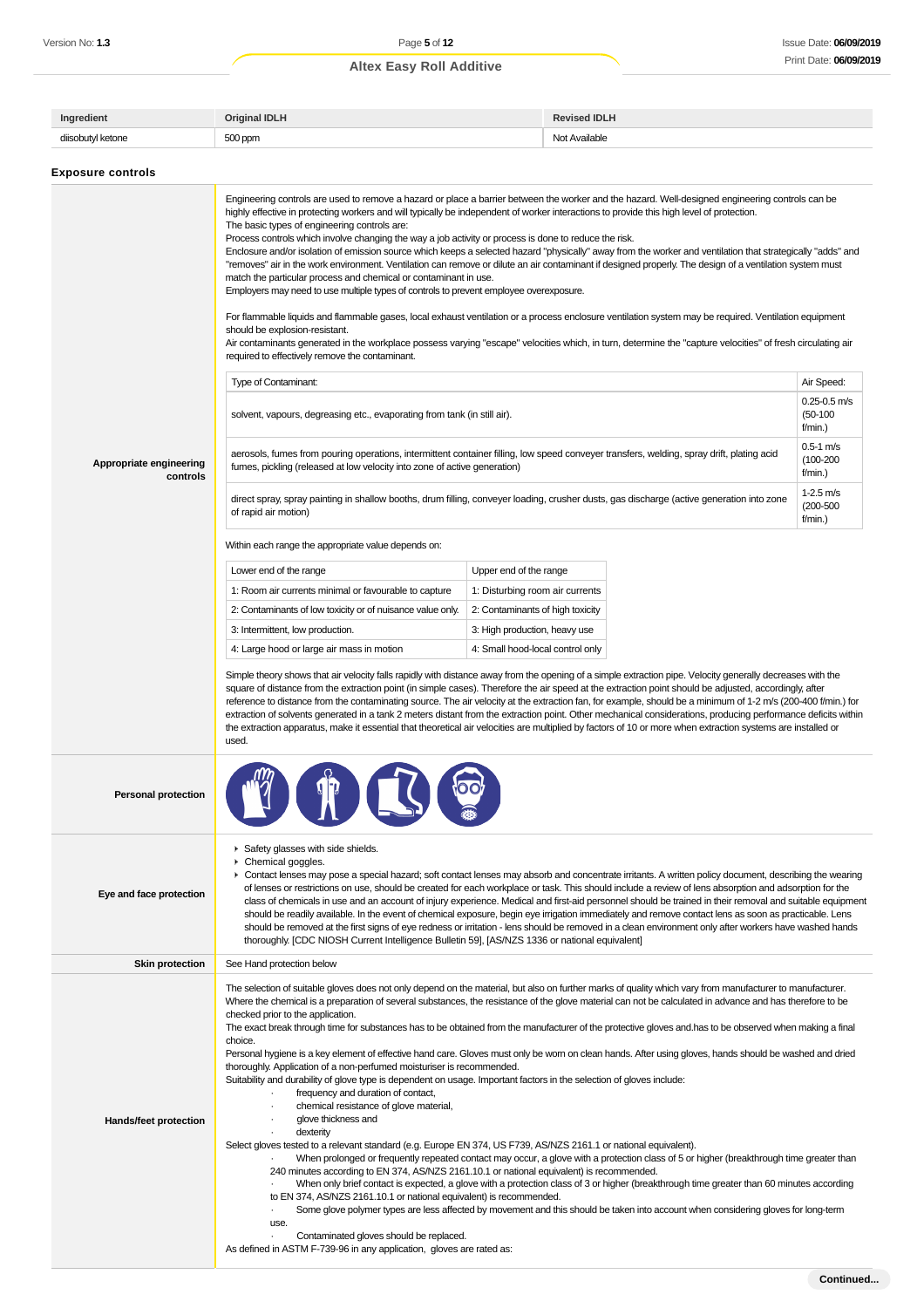|                        | Excellent when breakthrough time > 480 min<br>Good when breakthrough time > 20 min<br>Fair when breakthrough time < 20 min<br>Poor when glove material degrades<br>For general applications, gloves with a thickness typically greater than 0.35 mm, are recommended.<br>It should be emphasised that glove thickness is not necessarily a good predictor of glove resistance to a specific chemical, as the permeation efficiency of<br>the glove will be dependent on the exact composition of the glove material. Therefore, glove selection should also be based on consideration of the task<br>requirements and knowledge of breakthrough times.<br>Glove thickness may also vary depending on the glove manufacturer, the glove type and the glove model. Therefore, the manufacturers' technical data<br>should always be taken into account to ensure selection of the most appropriate glove for the task.<br>Note: Depending on the activity being conducted, gloves of varying thickness may be required for specific tasks. For example:<br>Thinner gloves (down to 0.1 mm or less) may be required where a high degree of manual dexterity is needed. However, these gloves are<br>only likely to give short duration protection and would normally be just for single use applications, then disposed of.<br>Thicker gloves (up to 3 mm or more) may be required where there is a mechanical (as well as a chemical) risk i.e. where there is<br>abrasion or puncture potential<br>Gloves must only be worn on clean hands. After using gloves, hands should be washed and dried thoroughly. Application of a non-perfumed moisturiser is<br>recommended.<br>▶ Wear chemical protective gloves, e.g. PVC.<br>• Wear safety footwear or safety gumboots, e.g. Rubber |
|------------------------|------------------------------------------------------------------------------------------------------------------------------------------------------------------------------------------------------------------------------------------------------------------------------------------------------------------------------------------------------------------------------------------------------------------------------------------------------------------------------------------------------------------------------------------------------------------------------------------------------------------------------------------------------------------------------------------------------------------------------------------------------------------------------------------------------------------------------------------------------------------------------------------------------------------------------------------------------------------------------------------------------------------------------------------------------------------------------------------------------------------------------------------------------------------------------------------------------------------------------------------------------------------------------------------------------------------------------------------------------------------------------------------------------------------------------------------------------------------------------------------------------------------------------------------------------------------------------------------------------------------------------------------------------------------------------------------------------------------------------------------------------------------------------------|
| <b>Body protection</b> | See Other protection below                                                                                                                                                                                                                                                                                                                                                                                                                                                                                                                                                                                                                                                                                                                                                                                                                                                                                                                                                                                                                                                                                                                                                                                                                                                                                                                                                                                                                                                                                                                                                                                                                                                                                                                                                         |
| Other protection       | $\triangleright$ Overalls.<br>PVC Apron.<br>▶ PVC protective suit may be required if exposure severe.<br>Eyewash unit.<br>Ensure there is ready access to a safety shower.<br>► Some plastic personal protective equipment (PPE) (e.g. gloves, aprons, overshoes) are not recommended as they may produce static electricity.<br>For large scale or continuous use wear tight-weave non-static clothing (no metallic fasteners, cuffs or pockets).<br>• Non sparking safety or conductive footwear should be considered. Conductive footwear describes a boot or shoe with a sole made from a conductive<br>compound chemically bound to the bottom components, for permanent control to electrically ground the foot an shall dissipate static electricity from the<br>body to reduce the possibility of ignition of volatile compounds. Electrical resistance must range between 0 to 500,000 ohms. Conductive shoes should be<br>stored in lockers close to the room in which they are worn. Personnel who have been issued conductive footwear should not wear them from their place of<br>work to their homes and return.                                                                                                                                                                                                                                                                                                                                                                                                                                                                                                                                                                                                                                                     |

# **Recommended material(s)**

**GLOVE SELECTION INDEX**

Glove selection is based on a modified presentation of the:  **"Forsberg Clothing Performance Index".**

 The effect(s) of the following substance(s) are taken into account in the **computergenerated** selection:

Altex Easy Roll Additive

| <b>Material</b>       | CPI |
|-----------------------|-----|
| <b>BUTYL/NEOPRENE</b> | A   |
| <b>PVA</b>            | A   |
| NATURAL+NEOPRENE      | B   |
| NEOPRENE/NATURAL      | B   |
| NITRILE+PVC           | B   |
| <b>NATURAL RUBBER</b> | C   |
| <b>NEOPRENE</b>       | C   |
| <b>NITRILE</b>        | C   |
| <b>PVC</b>            | C   |
| <b>VITON</b>          | C   |

\* CPI - Chemwatch Performance Index

A: Best Selection

B: Satisfactory; may degrade after 4 hours continuous immersion

C: Poor to Dangerous Choice for other than short term immersion

**NOTE**: As a series of factors will influence the actual performance of the glove, a final selection must be based on detailed observation. -

\* Where the glove is to be used on a short term, casual or infrequent basis, factors such as "feel" or convenience (e.g. disposability), may dictate a choice of gloves which might otherwise be unsuitable following long-term or frequent use. A qualified practitioner should be consulted.

# **SECTION 9 PHYSICAL AND CHEMICAL PROPERTIES**

#### **Information on basic physical and chemical properties**

| Appearance            | light yellow liquid |                                            |               |  |
|-----------------------|---------------------|--------------------------------------------|---------------|--|
|                       |                     |                                            |               |  |
| <b>Physical state</b> | Liquid              | Relative density (Water = 1)               | 0.81          |  |
| Odour                 | Not Available       | Partition coefficient n-octanol /<br>water | Not Available |  |
| Odour threshold       | Not Available       | Auto-ignition temperature (°C)             | 200           |  |
| pH (as supplied)      | Not Available       | <b>Decomposition temperature</b>           | Not Available |  |

# **Respiratory protection**

**Type A Filter of sufficient capacity. (AS/NZS 1716 & 1715, EN 143:2000 & 149:2001, ANSI Z88 or national equivalent)**

**Where the concentration of gas/particulates in the breathing zone, approaches or exceeds the "Exposure Standard" (or ES), respiratory protection is required. Degree of protection varies with both face-piece and Class of filter; the nature of protection varies with Type of filter.**

| <b>Required Minimum</b><br><b>Protection Factor</b> | <b>Half-Face</b><br>Respirator | <b>Full-Face</b><br>Respirator | <b>Powered Air</b><br>Respirator |
|-----------------------------------------------------|--------------------------------|--------------------------------|----------------------------------|
| up to $5 \times ES$                                 | A-AUS / Class 1                | $\sim$                         | A-PAPR-AUS / Class               |
| up to $25 \times ES$                                | Air-line*                      | A-2                            | A-PAPR-2                         |
| up to $50 \times ES$                                | ٠                              | $A-3$                          | $\blacksquare$                   |
| $50+ x ES$                                          | $\blacksquare$                 | Air-line**                     | $\blacksquare$                   |

**^ - Full-face**

**A(All classes) = Organic vapours, B AUS or B1 = Acid gasses, B2 = Acid gas or hydrogen cyanide(HCN), B3 = Acid gas or hydrogen cyanide(HCN), E = Sulfur dioxide(SO2), G = Agricultural chemicals, K = Ammonia(NH3), Hg = Mercury, NO = Oxides of nitrogen, MB = Methyl bromide, AX = Low boiling point organic compounds(below 65 degC)**

- **Cartridge respirators should never be used for emergency ingress or in areas of unknown vapour concentrations or oxygen content.**
- **The wearer must be warned to leave the contaminated area immediately on detecting any odours through the respirator. The odour may indicate that the mask is not functioning properly, that the vapour concentration is too high, or that the mask is not properly fitted. Because of these limitations, only restricted use of cartridge respirators is considered appropriate.**
- **Cartridge performance is affected by humidity. Cartridges should be changed after 2 hr of continuous use unless it is determined that the humidity is less than 75%, in which case, cartridges can be used for 4 hr. Used cartridges should be discarded daily, regardless of the length of time used**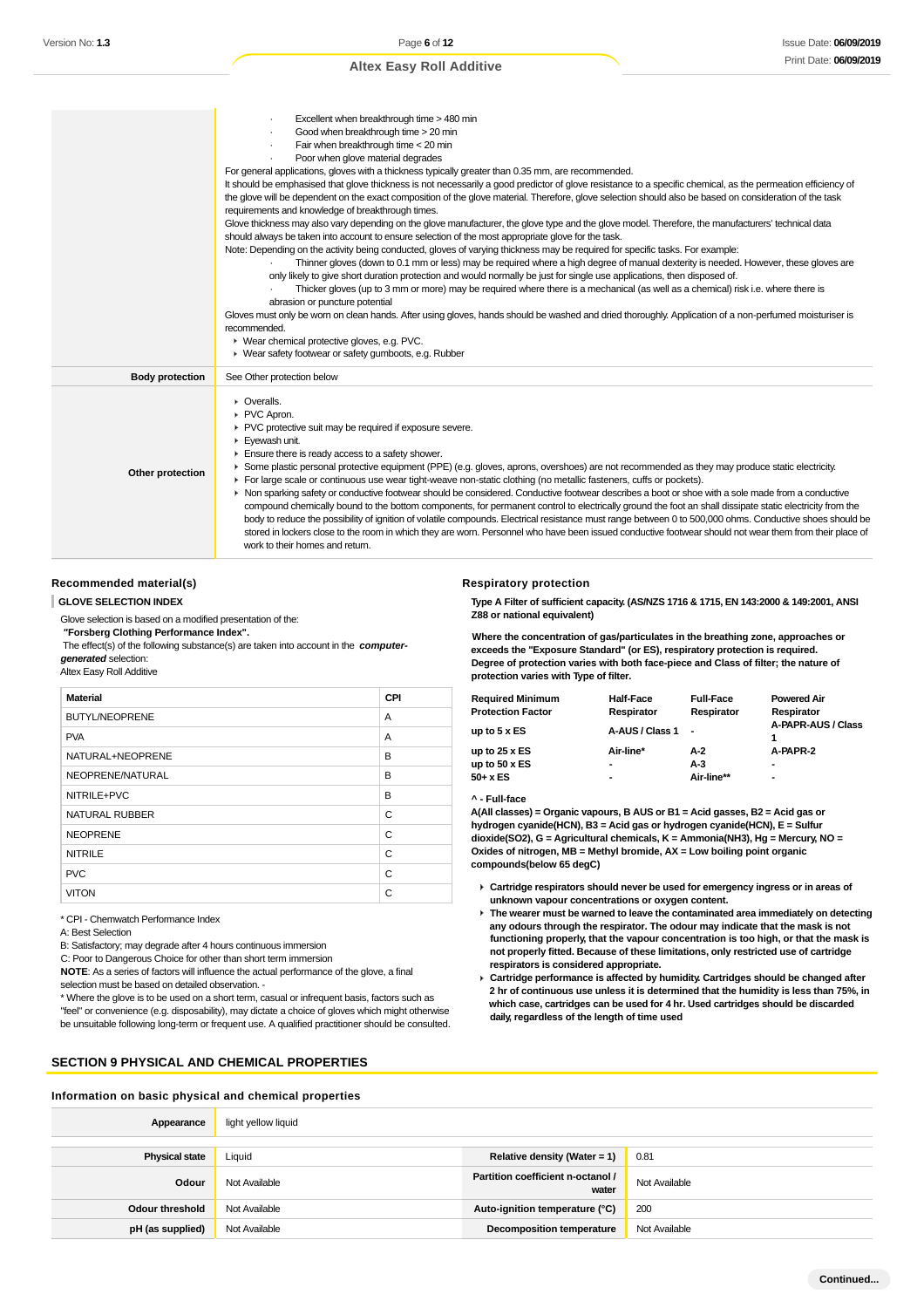| Melting point / freezing point<br>(°C)          | $-10$         | Viscosity (cSt)                    | Not Available |
|-------------------------------------------------|---------------|------------------------------------|---------------|
| Initial boiling point and boiling<br>range (°C) | 163           | Molecular weight (g/mol)           | Not Available |
| Flash point (°C)                                | 47            | <b>Taste</b>                       | Not Available |
| <b>Evaporation rate</b>                         | Not Available | <b>Explosive properties</b>        | Not Available |
| Flammability                                    | Flammable.    | <b>Oxidising properties</b>        | Not Available |
| Upper Explosive Limit (%)                       | 6.2           | Surface Tension (dyn/cm or<br>mN/m | Not Available |
| Lower Explosive Limit (%)                       | 1.1           | <b>Volatile Component (%vol)</b>   | Not Available |
| Vapour pressure (kPa)                           | 0.20          | Gas group                          | Not Available |
| Solubility in water                             | Immiscible    | pH as a solution (1%)              | Not Available |
| Vapour density $(Air = 1)$                      | Not Available | VOC g/L                            | 769.50        |

# **SECTION 10 STABILITY AND REACTIVITY**

| Reactivity                            | See section 7                                                                                                                        |
|---------------------------------------|--------------------------------------------------------------------------------------------------------------------------------------|
| <b>Chemical stability</b>             | • Unstable in the presence of incompatible materials.<br>▶ Product is considered stable.<br>Hazardous polymerisation will not occur. |
| Possibility of hazardous<br>reactions | See section 7                                                                                                                        |
| <b>Conditions to avoid</b>            | See section 7                                                                                                                        |
| Incompatible materials                | See section 7                                                                                                                        |
| Hazardous decomposition<br>products   | See section 5                                                                                                                        |

# **SECTION 11 TOXICOLOGICAL INFORMATION**

# **Information on toxicological effects**

| Inhaled                         | The material can cause respiratory irritation in some persons. The body's response to such irritation can cause further lung damage.<br>Three volunteers exposed for 3-hours to 50 ppm diisobutyl ketone reported slight irritation of the eyes, nose and throat. Above 50 ppm volunteers reported<br>eye irritation - at 25 ppm volunteers complained of an unpleasant odour.<br>At high concentrations diisobutyl ketone causes narcosis in animals and severe exposures are expected to produce the same result in humans.<br>The material has NOT been classified by EC Directives or other classification systems as "harmful by inhalation". This is because of the lack of<br>corroborating animal or human evidence.<br>Inhalation hazard is increased at higher temperatures.<br>Ketone vapours irritate the nose, throat and mucous membrane. High concentrations depress the central nervous system, causing headache, vertigo, poor<br>concentration, sleep and failure of the heart and breathing.<br>Acute effects from inhalation of high vapour concentrations may be chest and nasal irritation with coughing, sneezing, headache and even nausea. |                                                                                                                                                 |
|---------------------------------|---------------------------------------------------------------------------------------------------------------------------------------------------------------------------------------------------------------------------------------------------------------------------------------------------------------------------------------------------------------------------------------------------------------------------------------------------------------------------------------------------------------------------------------------------------------------------------------------------------------------------------------------------------------------------------------------------------------------------------------------------------------------------------------------------------------------------------------------------------------------------------------------------------------------------------------------------------------------------------------------------------------------------------------------------------------------------------------------------------------------------------------------------------------------|-------------------------------------------------------------------------------------------------------------------------------------------------|
| Ingestion                       | corroborating animal or human evidence.                                                                                                                                                                                                                                                                                                                                                                                                                                                                                                                                                                                                                                                                                                                                                                                                                                                                                                                                                                                                                                                                                                                             | The material has NOT been classified by EC Directives or other classification systems as "harmful by ingestion". This is because of the lack of |
| <b>Skin Contact</b>             | The liquid may be able to be mixed with fats or oils and may degrease the skin, producing a skin reaction described as non-allergic contact dermatitis. The<br>material is unlikely to produce an irritant dermatitis as described in EC Directives.<br>Open cuts, abraded or irritated skin should not be exposed to this material<br>Entry into the blood-stream, through, for example, cuts, abrasions or lesions, may produce systemic injury with harmful effects. Examine the skin prior to the<br>use of the material and ensure that any external damage is suitably protected.                                                                                                                                                                                                                                                                                                                                                                                                                                                                                                                                                                             |                                                                                                                                                 |
| Eye                             | Although the liquid is not thought to be an irritant (as classified by EC Directives), direct contact with the eye may produce transient discomfort<br>characterised by tearing or conjunctival redness (as with windburn).                                                                                                                                                                                                                                                                                                                                                                                                                                                                                                                                                                                                                                                                                                                                                                                                                                                                                                                                         |                                                                                                                                                 |
| <b>Chronic</b>                  | Long-term exposure to respiratory irritants may result in airways disease, involving difficulty breathing and related whole-body problems.<br>Substance accumulation, in the human body, may occur and may cause some concern following repeated or long-term occupational exposure.                                                                                                                                                                                                                                                                                                                                                                                                                                                                                                                                                                                                                                                                                                                                                                                                                                                                                |                                                                                                                                                 |
|                                 | <b>TOXICITY</b>                                                                                                                                                                                                                                                                                                                                                                                                                                                                                                                                                                                                                                                                                                                                                                                                                                                                                                                                                                                                                                                                                                                                                     | <b>IRRITATION</b>                                                                                                                               |
| <b>Altex Easy Roll Additive</b> | Not Available                                                                                                                                                                                                                                                                                                                                                                                                                                                                                                                                                                                                                                                                                                                                                                                                                                                                                                                                                                                                                                                                                                                                                       | Not Available                                                                                                                                   |
|                                 | <b>TOXICITY</b>                                                                                                                                                                                                                                                                                                                                                                                                                                                                                                                                                                                                                                                                                                                                                                                                                                                                                                                                                                                                                                                                                                                                                     | <b>IRRITATION</b>                                                                                                                               |
|                                 | dermal (rat) LD50: >2000 mg/kg <sup>[1]</sup>                                                                                                                                                                                                                                                                                                                                                                                                                                                                                                                                                                                                                                                                                                                                                                                                                                                                                                                                                                                                                                                                                                                       | Eye (human): 25 ppm/15min - mild                                                                                                                |
|                                 | Inhalation (rat) LC50: 2965.1129415 mg/V6h <sup>*[2]</sup>                                                                                                                                                                                                                                                                                                                                                                                                                                                                                                                                                                                                                                                                                                                                                                                                                                                                                                                                                                                                                                                                                                          | Eye (rabbit): 500 mg                                                                                                                            |
| diisobutyl ketone               | Oral (rat) LD50: >2000 mg/kg <sup>[1]</sup>                                                                                                                                                                                                                                                                                                                                                                                                                                                                                                                                                                                                                                                                                                                                                                                                                                                                                                                                                                                                                                                                                                                         | Eye: no adverse effect observed (not irritating) <sup>[1]</sup>                                                                                 |
|                                 |                                                                                                                                                                                                                                                                                                                                                                                                                                                                                                                                                                                                                                                                                                                                                                                                                                                                                                                                                                                                                                                                                                                                                                     | Skin (q.piq): repeated - SEVERE                                                                                                                 |
|                                 |                                                                                                                                                                                                                                                                                                                                                                                                                                                                                                                                                                                                                                                                                                                                                                                                                                                                                                                                                                                                                                                                                                                                                                     | Skin (g.pig): Strong *                                                                                                                          |
|                                 |                                                                                                                                                                                                                                                                                                                                                                                                                                                                                                                                                                                                                                                                                                                                                                                                                                                                                                                                                                                                                                                                                                                                                                     | Skin (rabbit): 10 mg/24h - mild                                                                                                                 |
|                                 |                                                                                                                                                                                                                                                                                                                                                                                                                                                                                                                                                                                                                                                                                                                                                                                                                                                                                                                                                                                                                                                                                                                                                                     | Skin (rabbit): 500 mg - mild                                                                                                                    |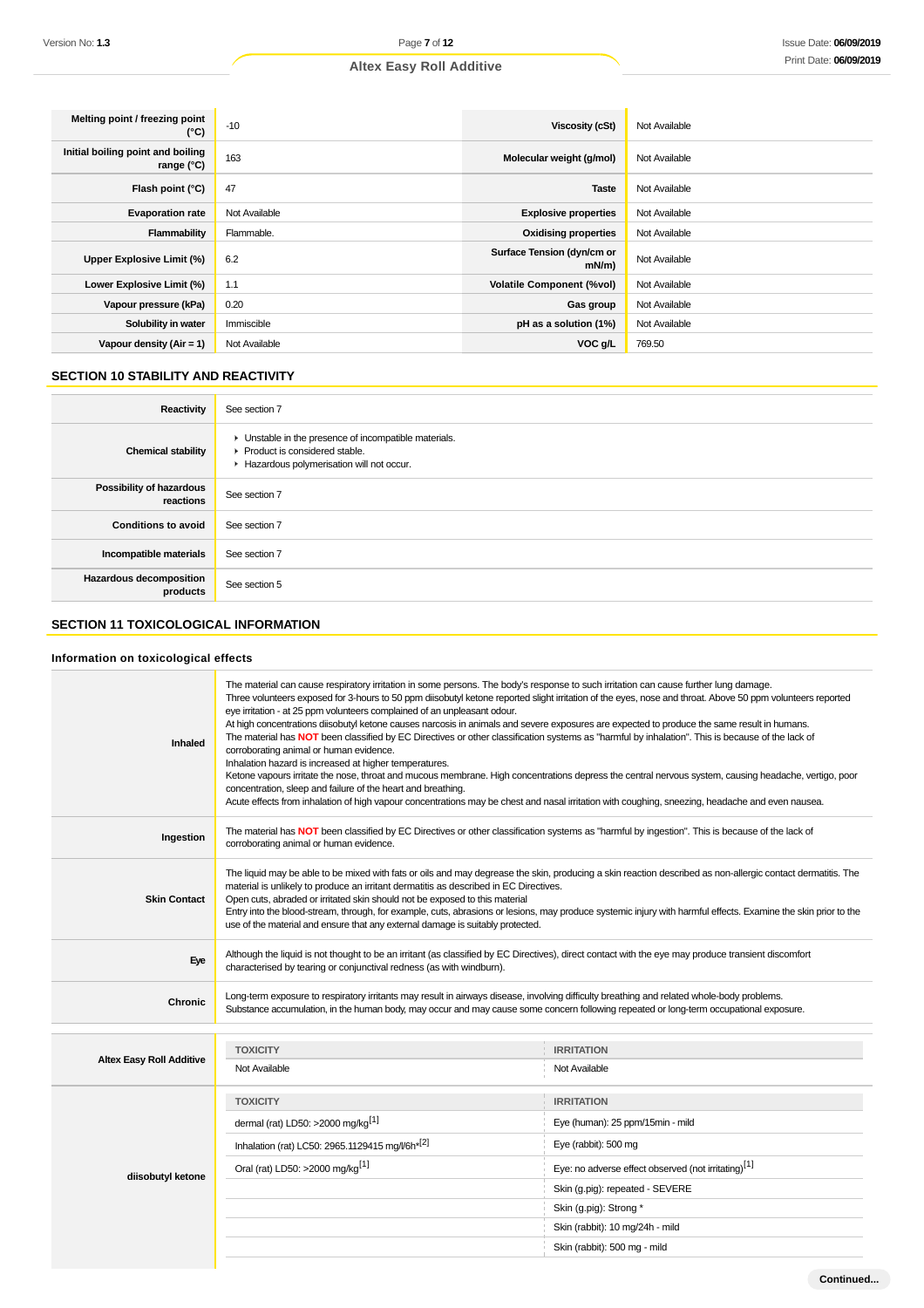|                                                        |                                                                                                                                                                                                                                                                                                                                                                                                                                                                                                                                                                                                                                                                                                                                                                                                                                                                                                                                                                                                                                                                                                                                                                                                                                                                                                                                                                                                                                                                                                                                                                                                                                                                                                                                                                                                                                                                                                                                                                                                                                                                                                                                                                                                                                                                                                                                                                                                                                                                                                                                                                                                                                                                                                                                                                                                                                                                                                                                                                                                                                                                                                                                                       |                                 | Skin: adverse effect observed (irritating) <sup>[1]</sup>                                                                                                                                                                                                                                                                                                                                                                                                                   |
|--------------------------------------------------------|-------------------------------------------------------------------------------------------------------------------------------------------------------------------------------------------------------------------------------------------------------------------------------------------------------------------------------------------------------------------------------------------------------------------------------------------------------------------------------------------------------------------------------------------------------------------------------------------------------------------------------------------------------------------------------------------------------------------------------------------------------------------------------------------------------------------------------------------------------------------------------------------------------------------------------------------------------------------------------------------------------------------------------------------------------------------------------------------------------------------------------------------------------------------------------------------------------------------------------------------------------------------------------------------------------------------------------------------------------------------------------------------------------------------------------------------------------------------------------------------------------------------------------------------------------------------------------------------------------------------------------------------------------------------------------------------------------------------------------------------------------------------------------------------------------------------------------------------------------------------------------------------------------------------------------------------------------------------------------------------------------------------------------------------------------------------------------------------------------------------------------------------------------------------------------------------------------------------------------------------------------------------------------------------------------------------------------------------------------------------------------------------------------------------------------------------------------------------------------------------------------------------------------------------------------------------------------------------------------------------------------------------------------------------------------------------------------------------------------------------------------------------------------------------------------------------------------------------------------------------------------------------------------------------------------------------------------------------------------------------------------------------------------------------------------------------------------------------------------------------------------------------------------|---------------------------------|-----------------------------------------------------------------------------------------------------------------------------------------------------------------------------------------------------------------------------------------------------------------------------------------------------------------------------------------------------------------------------------------------------------------------------------------------------------------------------|
|                                                        |                                                                                                                                                                                                                                                                                                                                                                                                                                                                                                                                                                                                                                                                                                                                                                                                                                                                                                                                                                                                                                                                                                                                                                                                                                                                                                                                                                                                                                                                                                                                                                                                                                                                                                                                                                                                                                                                                                                                                                                                                                                                                                                                                                                                                                                                                                                                                                                                                                                                                                                                                                                                                                                                                                                                                                                                                                                                                                                                                                                                                                                                                                                                                       |                                 | Skin: no adverse effect observed (not irritating) <sup>[1]</sup>                                                                                                                                                                                                                                                                                                                                                                                                            |
| Legend:                                                | data extracted from RTECS - Register of Toxic Effect of chemical Substances                                                                                                                                                                                                                                                                                                                                                                                                                                                                                                                                                                                                                                                                                                                                                                                                                                                                                                                                                                                                                                                                                                                                                                                                                                                                                                                                                                                                                                                                                                                                                                                                                                                                                                                                                                                                                                                                                                                                                                                                                                                                                                                                                                                                                                                                                                                                                                                                                                                                                                                                                                                                                                                                                                                                                                                                                                                                                                                                                                                                                                                                           |                                 | 1. Value obtained from Europe ECHA Registered Substances - Acute toxicity 2.* Value obtained from manufacturer's SDS. Unless otherwise specified                                                                                                                                                                                                                                                                                                                            |
| <b>DIISOBUTYL KETONE</b>                               | neurotoxicity) ** Skin sensitisation (g.pig) - moderate *<br>The material may be irritating to the eye, with prolonged contact causing inflammation. Repeated or prolonged exposure to irritants may produce<br>conjunctivitis.<br>scaling and thickening of the skin.                                                                                                                                                                                                                                                                                                                                                                                                                                                                                                                                                                                                                                                                                                                                                                                                                                                                                                                                                                                                                                                                                                                                                                                                                                                                                                                                                                                                                                                                                                                                                                                                                                                                                                                                                                                                                                                                                                                                                                                                                                                                                                                                                                                                                                                                                                                                                                                                                                                                                                                                                                                                                                                                                                                                                                                                                                                                                |                                 | [Eastman; * for mixed isomer, ** for 2,6-dimethyl-4-heptanone] NOEL = 400 ppm (12 exposures rat) * LOEL = 250 ppm (30 exposures, rat) ** NOEL = 125<br>ppm (""") ** - target organ; kidney LOEL = 2000 mg/kg/day (oral neurotoxicity; minor target organs - liver, kidney, stomach) ** NOEL = 2000 mg/kg (for<br>The material may cause skin irritation after prolonged or repeated exposure and may produce on contact skin redness, swelling, the production of vesicles, |
| Altex Easy Roll Additive &<br><b>DIISOBUTYL KETONE</b> | Asthma-like symptoms may continue for months or even years after exposure to the material ends. This may be due to a non-allergic condition known as<br>reactive airways dysfunction syndrome (RADS) which can occur after exposure to high levels of highly irritating compound. Main criteria for diagnosing<br>RADS include the absence of previous airways disease in a non-atopic individual, with sudden onset of persistent asthma-like symptoms within minutes to<br>hours of a documented exposure to the irritant. Other criteria for diagnosis of RADS include a reversible airflow pattern on lung function tests, moderate to<br>severe bronchial hyperreactivity on methacholine challenge testing, and the lack of minimal lymphocytic inflammation, without eosinophilia. RADS (or<br>asthma) following an irritating inhalation is an infrequent disorder with rates related to the concentration of and duration of exposure to the irritating<br>substance. On the other hand, industrial bronchitis is a disorder that occurs as a result of exposure due to high concentrations of irritating substance (often<br>particles) and is completely reversible after exposure ceases. The disorder is characterized by difficulty breathing, cough and mucus production.<br>For diisobutyl ketone (DIBK)<br>There is very little data on DIBK exposure available. For the risk characterisation a selection of the data on methyl isobutyl ketone (MIBK) and methyl ethyl<br>ketone, (MEK) was used. MEK and MIBK were selected be cause they are comparable to DIBK in effects and use.<br>There is no specific data on the metabolism of diisobutyl ketone (DIBK) however it is expected to undergo the metabolic change typical of many ketones, that<br>is reduction to the corresponding secondary alcohol and elimination as a glucuronic acid conjugate. Data available for the related ketone methyl isobutyl<br>ketone (MIBK) indicate that it is metabolised to the corresponding secondary alcohol 4-methyl-2-pentanol and 4- hydroxy-4-methyl-2pentanone (major<br>metabolite). The structure of MIBK and DIBK precludes metabolism to the neurotoxic metabolite 2,5- hexanedione formed from both hexane and methyl<br>n-butyl ketone.<br>From the available data it is concluded that DIBK is of low acute toxicity following oral, dermal and inhalational exposure. Signs of intoxication include<br>irritation of the eyes and nose, salivation, lethargy, instability, respiratory difficulty, unsteady gait and narcosis.<br>Following dermal administration slight skin irritation has been observed. Gross pathological examination of animals exposed orally or dermally to 2000<br>mg/kg or inhalationally to 5 mg/l DIBK (non-lethal doses) showed no treatment related findings<br>Exposure to near saturated vapours (7.5 to 16 hours) induced only minor histopathological changes in the lung, kidney, liver, spleen and adrenals.<br>Autopsies following administration of oral doses revealed congested and haemorrhagic lungs, mottled liver, pale kidneys and some damage to the intestinal<br>tract. |                                 |                                                                                                                                                                                                                                                                                                                                                                                                                                                                             |
| <b>Acute Toxicity</b>                                  | ×                                                                                                                                                                                                                                                                                                                                                                                                                                                                                                                                                                                                                                                                                                                                                                                                                                                                                                                                                                                                                                                                                                                                                                                                                                                                                                                                                                                                                                                                                                                                                                                                                                                                                                                                                                                                                                                                                                                                                                                                                                                                                                                                                                                                                                                                                                                                                                                                                                                                                                                                                                                                                                                                                                                                                                                                                                                                                                                                                                                                                                                                                                                                                     | Carcinogenicity                 | ×                                                                                                                                                                                                                                                                                                                                                                                                                                                                           |
| <b>Skin Irritation/Corrosion</b>                       | ×                                                                                                                                                                                                                                                                                                                                                                                                                                                                                                                                                                                                                                                                                                                                                                                                                                                                                                                                                                                                                                                                                                                                                                                                                                                                                                                                                                                                                                                                                                                                                                                                                                                                                                                                                                                                                                                                                                                                                                                                                                                                                                                                                                                                                                                                                                                                                                                                                                                                                                                                                                                                                                                                                                                                                                                                                                                                                                                                                                                                                                                                                                                                                     | <b>Reproductivity</b>           | ×                                                                                                                                                                                                                                                                                                                                                                                                                                                                           |
| <b>Serious Eye Damage/Irritation</b>                   | ×                                                                                                                                                                                                                                                                                                                                                                                                                                                                                                                                                                                                                                                                                                                                                                                                                                                                                                                                                                                                                                                                                                                                                                                                                                                                                                                                                                                                                                                                                                                                                                                                                                                                                                                                                                                                                                                                                                                                                                                                                                                                                                                                                                                                                                                                                                                                                                                                                                                                                                                                                                                                                                                                                                                                                                                                                                                                                                                                                                                                                                                                                                                                                     | <b>STOT - Single Exposure</b>   | ✔                                                                                                                                                                                                                                                                                                                                                                                                                                                                           |
| <b>Respiratory or Skin</b><br>sensitisation            | ×                                                                                                                                                                                                                                                                                                                                                                                                                                                                                                                                                                                                                                                                                                                                                                                                                                                                                                                                                                                                                                                                                                                                                                                                                                                                                                                                                                                                                                                                                                                                                                                                                                                                                                                                                                                                                                                                                                                                                                                                                                                                                                                                                                                                                                                                                                                                                                                                                                                                                                                                                                                                                                                                                                                                                                                                                                                                                                                                                                                                                                                                                                                                                     | <b>STOT - Repeated Exposure</b> | ×                                                                                                                                                                                                                                                                                                                                                                                                                                                                           |
|                                                        |                                                                                                                                                                                                                                                                                                                                                                                                                                                                                                                                                                                                                                                                                                                                                                                                                                                                                                                                                                                                                                                                                                                                                                                                                                                                                                                                                                                                                                                                                                                                                                                                                                                                                                                                                                                                                                                                                                                                                                                                                                                                                                                                                                                                                                                                                                                                                                                                                                                                                                                                                                                                                                                                                                                                                                                                                                                                                                                                                                                                                                                                                                                                                       |                                 |                                                                                                                                                                                                                                                                                                                                                                                                                                                                             |

# **SECTION 12 ECOLOGICAL INFORMATION**

# **Toxicity**

| <b>Altex Easy Roll Additive</b> | <b>ENDPOINT</b>  | <b>TEST DURATION (HR)</b>                                                                                                                                                                                                                                                                             | <b>SPECIES</b>                | <b>VALUE</b>     | <b>SOURCE</b>    |
|---------------------------------|------------------|-------------------------------------------------------------------------------------------------------------------------------------------------------------------------------------------------------------------------------------------------------------------------------------------------------|-------------------------------|------------------|------------------|
|                                 | Not<br>Available | Not Available                                                                                                                                                                                                                                                                                         | Not Available                 | Not<br>Available | Not<br>Available |
|                                 | <b>ENDPOINT</b>  | <b>TEST DURATION (HR)</b>                                                                                                                                                                                                                                                                             | <b>SPECIES</b>                | <b>VALUE</b>     | <b>SOURCE</b>    |
| diisobutyl ketone               | <b>LC50</b>      | 96                                                                                                                                                                                                                                                                                                    | Fish                          | 9.424mg/L        | 3                |
|                                 | EC50             | 48                                                                                                                                                                                                                                                                                                    | Crustacea                     | 37.2mg/L         | 2                |
|                                 | <b>EC50</b>      | 96                                                                                                                                                                                                                                                                                                    | Algae or other aquatic plants | 22.565mg/L       | 3                |
|                                 | <b>NOEC</b>      | 72                                                                                                                                                                                                                                                                                                    | Algae or other aquatic plants | 3.55mg/L         | 2                |
|                                 |                  |                                                                                                                                                                                                                                                                                                       |                               |                  |                  |
| Legend:                         |                  | Extracted from 1. IUCLID Toxicity Data 2. Europe ECHA Registered Substances - Ecotoxicological Information - Aquatic Toxicity 3. EPIWIN Suite V3.12<br>(QSAR) - Aquatic Toxicity Data (Estimated) 4. US EPA, Ecotox database - Aquatic Toxicity Data 5. ECETOC Aquatic Hazard Assessment Data 6. NITE |                               |                  |                  |

(Japan) - Bioconcentration Data 7. METI (Japan) - Bioconcentration Data 8. Vendor Data

For diisobutyl ketone (DIBK): Koc : 155 Half-life (hr) air : 14.2 Half-life (hr) H2O surface water : 4.9-57 Henry's atm m3 /mol: 7.18E-04 BOD 5: 13%-37% BCF : 20 **Environmental fate:**

DIBK is "readily biodegradable" and has a low potential for accumulation (log Kow = 2.56). Aquatic PECs of up to 16.2 ug/l were estimated for the different uses. Only short-term test results are available with aquatic species from three trophic levels and the PNEC for the aquatic compartment is estimated to be 23 ug/l. **Photooxidation:** In the atmosphere, DIBK will react with the photochemically produced hydroxyl radicals.

Based upon atmospheric concentrations of 5**.** 10-5.OH/cm3 the atmospheric half - life of DIBK has been estimated to be 14.2 - 22 hours.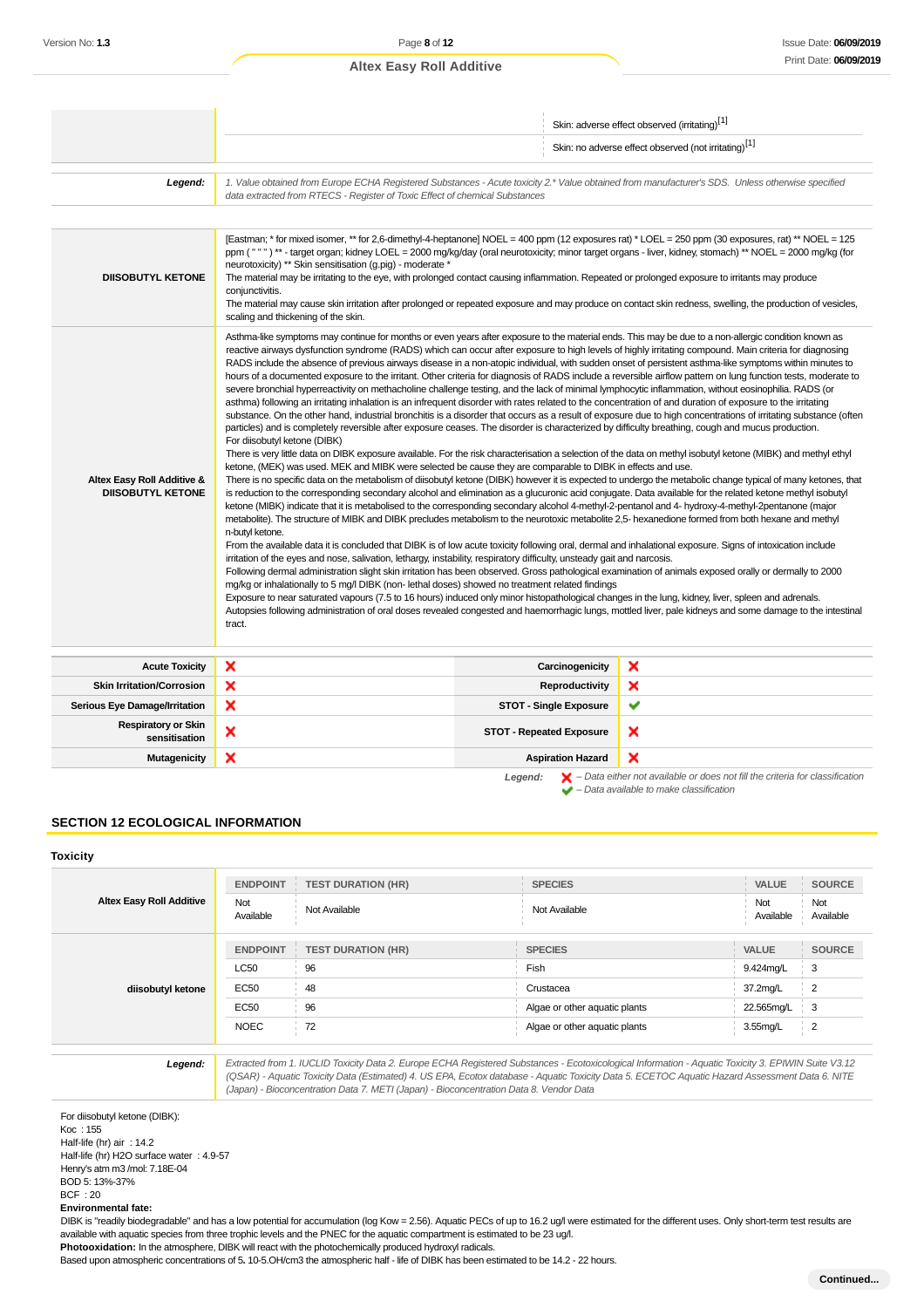**Sediment:** DIBK has a low tendency to partition to the sediment.

**Ecotoxicity:**

Fish LC50 (96 h): Onchorynchus mykiss 140 mg/l (semi-static; nominal concentration; open system)

Daphnia magna EC50 (96 h): 250 mg/l (immobilisation; static system; nominal concentration) Algae (Selenastrum capricornutum) EbC50 (96 h): 87 mg/l; EuC50 230 mg/l (nominal concentration; open system)

For Ketones: Ketones, unless they are alpha, beta--unsaturated ketones, can be considered as narcosis or baseline toxicity compounds.

Aquatic Fate: Hydrolysis of ketones in water is thermodynamically favourable only for low molecular weight ketones. Reactions with water are reversible with no permanent change in the structure of the ketone substrate. Ketones are stable to water under ambient environmental conditions. When pH levels are greater than 10, condensation reactions can occur which produce higher molecular weight products. Under ambient conditions of temperature, pH, and low concentration, these condensation reactions are unfavourable. Based on its reactions in air, it seems likely that ketones undergo photolysis in water.

Terrestrial Fate: It is probable that ketones will be biodegraded by micro-organisms in soil and water.

Ecotoxicity: Ketones are unlikely to bioconcentrate or biomagnify.

**DO NOT** discharge into sewer or waterways.

#### **Persistence and degradability**

| Ingredient        | Persistence: Water/Soil | Persistence: Air |
|-------------------|-------------------------|------------------|
| dijsobutvl ketone | <b>HIGH</b>             | <b>HIGH</b>      |
|                   |                         |                  |

#### **Bioaccumulative potential**

| Ingredient        | <b>Bioaccumulation</b>   |
|-------------------|--------------------------|
| diisobutyl ketone | LOW (LogKOW = $2.5646$ ) |

## **Mobility in soil**

| Ingredient        | <b>Mobility</b>    |
|-------------------|--------------------|
| diisobutvl ketone | $OW (KOC = 60.12)$ |

# **SECTION 13 DISPOSAL CONSIDERATIONS**

#### **Waste treatment methods**

| Product / Packaging disposal | Legislation addressing waste disposal requirements may differ by country, state and/ or territory. Each user must refer to laws operating in their area. In<br>some areas, certain wastes must be tracked.<br>A Hierarchy of Controls seems to be common - the user should investigate:<br>Reduction<br>$\triangleright$ Reuse<br>$\triangleright$ Recycling<br>• Disposal (if all else fails)<br>This material may be recycled if unused, or if it has not been contaminated so as to make it unsuitable for its intended use. If it has been contaminated, it may<br>be possible to reclaim the product by filtration, distillation or some other means. Shelf life considerations should also be applied in making decisions of this<br>type. Note that properties of a material may change in use, and recycling or reuse may not always be appropriate.<br>• DO NOT allow wash water from cleaning or process equipment to enter drains.<br>If It may be necessary to collect all wash water for treatment before disposal.<br>In all cases disposal to sewer may be subject to local laws and regulations and these should be considered first.<br>• Where in doubt contact the responsible authority.<br>Recycle wherever possible.<br>► Consult manufacturer for recycling options or consult local or regional waste management authority for disposal if no suitable treatment or disposal<br>facility can be identified.<br>▶ Dispose of by: burial in a land-fill specifically licensed to accept chemical and / or pharmaceutical wastes or Incineration in a licensed apparatus (after<br>admixture with suitable combustible material).<br>▶ Decontaminate empty containers. Observe all label safeguards until containers are cleaned and destroyed. |
|------------------------------|----------------------------------------------------------------------------------------------------------------------------------------------------------------------------------------------------------------------------------------------------------------------------------------------------------------------------------------------------------------------------------------------------------------------------------------------------------------------------------------------------------------------------------------------------------------------------------------------------------------------------------------------------------------------------------------------------------------------------------------------------------------------------------------------------------------------------------------------------------------------------------------------------------------------------------------------------------------------------------------------------------------------------------------------------------------------------------------------------------------------------------------------------------------------------------------------------------------------------------------------------------------------------------------------------------------------------------------------------------------------------------------------------------------------------------------------------------------------------------------------------------------------------------------------------------------------------------------------------------------------------------------------------------------------------------------------------------------------------------------------------------------------|
|------------------------------|----------------------------------------------------------------------------------------------------------------------------------------------------------------------------------------------------------------------------------------------------------------------------------------------------------------------------------------------------------------------------------------------------------------------------------------------------------------------------------------------------------------------------------------------------------------------------------------------------------------------------------------------------------------------------------------------------------------------------------------------------------------------------------------------------------------------------------------------------------------------------------------------------------------------------------------------------------------------------------------------------------------------------------------------------------------------------------------------------------------------------------------------------------------------------------------------------------------------------------------------------------------------------------------------------------------------------------------------------------------------------------------------------------------------------------------------------------------------------------------------------------------------------------------------------------------------------------------------------------------------------------------------------------------------------------------------------------------------------------------------------------------------|

Ensure that the hazardous substance is disposed in accordance with the Hazardous Substances (Disposal) Notice 2017

#### **Disposal Requirements**

Packages that have been in direct contact with the hazardous substance must be only disposed if the hazardous substance was appropriately removed and cleaned out from the package. The package must be disposed according to the manufacturer's directions taking into account the material it is made of. Packages which hazardous content have been appropriately treated and removed may be recycled.

The hazardous substance must only be disposed if it has been treated by a method that changed the characteristics or composition of the substance and it is no longer hazardous.

DO NOT deposit the hazardous substance into or onto a landfill or a sewage facility.

Burning the hazardous substance must happen under controlled conditions with no person or place exposed to

- (1) a blast overpressure of more than 9 kPa; or
- (2) an unsafe level of heat radiation.

The disposed hazardous substance must not come into contact with class 1 or 5 substances.

## **SECTION 14 TRANSPORT INFORMATION**

| <b>Labels Required</b>  |           |
|-------------------------|-----------|
|                         | <u>97</u> |
| <b>Marine Pollutant</b> | <b>NO</b> |
| <b>HAZCHEM</b>          | $-3Y$     |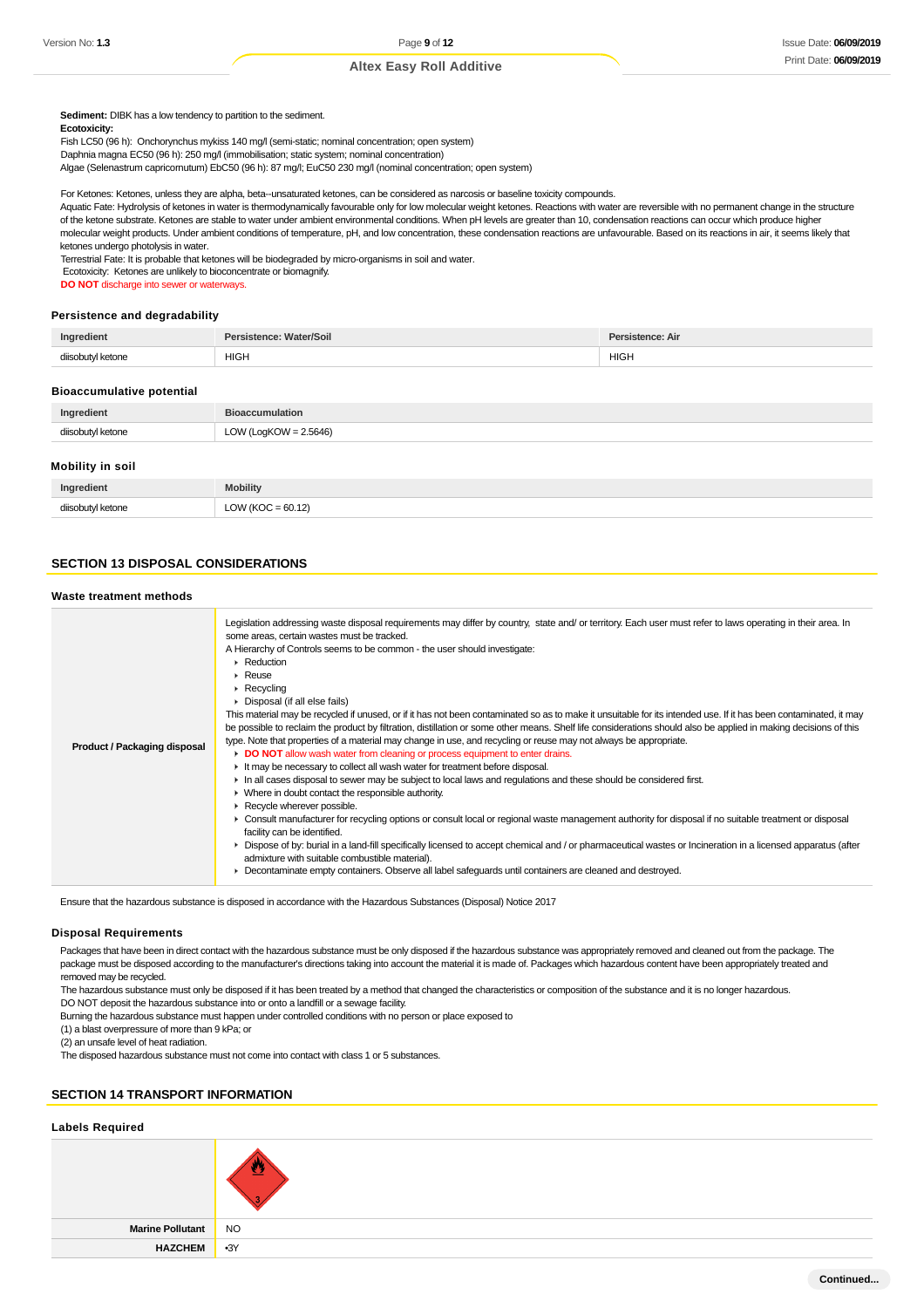# **Land transport (UN)**

| UN number                    | 1263                                                                                                                                                                                          |
|------------------------------|-----------------------------------------------------------------------------------------------------------------------------------------------------------------------------------------------|
| UN proper shipping name      | PAINT (including paint, lacquer, enamel, stain, shellac, varnish, polish, liquid filler and liquid lacquer base) or PAINT RELATED MATERIAL (including<br>paint thinning or reducing compound) |
| Transport hazard class(es)   | Class<br>3<br>Not Applicable<br>Subrisk                                                                                                                                                       |
| Packing group                | Ш                                                                                                                                                                                             |
| <b>Environmental hazard</b>  | Not Applicable                                                                                                                                                                                |
| Special precautions for user | Special provisions<br>163; 223; 367<br>5L<br>Limited quantity                                                                                                                                 |

## **Air transport (ICAO-IATA / DGR)**

| UN number                    | 1263                                                                                                                                                                                         |                    |  |
|------------------------------|----------------------------------------------------------------------------------------------------------------------------------------------------------------------------------------------|--------------------|--|
| UN proper shipping name      | Paint (including paint, lacquer, enamel, stain, shellac, varnish, polish, liquid filler and liquid lacquer base); Paint related material (including paint thinning<br>or reducing compounds) |                    |  |
| Transport hazard class(es)   | 3<br><b>ICAO/IATA Class</b><br>ICAO / IATA Subrisk<br>Not Applicable<br>3L<br><b>ERG Code</b>                                                                                                |                    |  |
| Packing group                | Ш                                                                                                                                                                                            |                    |  |
| <b>Environmental hazard</b>  | Not Applicable                                                                                                                                                                               |                    |  |
| Special precautions for user | Special provisions<br>Cargo Only Packing Instructions                                                                                                                                        | A3 A72 A192<br>366 |  |
|                              | Cargo Only Maximum Qty / Pack                                                                                                                                                                | 220L               |  |
|                              | Passenger and Cargo Packing Instructions                                                                                                                                                     | 355                |  |
|                              | Passenger and Cargo Maximum Qty / Pack                                                                                                                                                       | 60 L               |  |
|                              | Passenger and Cargo Limited Quantity Packing Instructions                                                                                                                                    | Y344               |  |
|                              | Passenger and Cargo Limited Maximum Qty / Pack                                                                                                                                               | 10L                |  |

# **Sea transport (IMDG-Code / GGVSee)**

| UN number                    | 1263                                                                                                                                                                                          |  |
|------------------------------|-----------------------------------------------------------------------------------------------------------------------------------------------------------------------------------------------|--|
| UN proper shipping name      | PAINT (including paint, lacquer, enamel, stain, shellac, varnish, polish, liquid filler and liquid lacquer base) or PAINT RELATED MATERIAL (including<br>paint thinning or reducing compound) |  |
| Transport hazard class(es)   | <b>IMDG Class</b><br>3<br>Not Applicable<br><b>IMDG Subrisk</b>                                                                                                                               |  |
| Packing group                | Ш                                                                                                                                                                                             |  |
| <b>Environmental hazard</b>  | Not Applicable                                                                                                                                                                                |  |
| Special precautions for user | $F-E$ , S-E<br><b>EMS Number</b><br>Special provisions<br>163 223 367 955<br><b>Limited Quantities</b><br>5L                                                                                  |  |

## **Transport in bulk according to Annex II of MARPOL and the IBC code**

| <b>SOURCE</b> | <b>NAME</b><br><b>PRODUCT</b> | <b>POLLUTION CATEGORY</b> | <b>TYPE</b><br><b>SHIP</b> |
|---------------|-------------------------------|---------------------------|----------------------------|
|               | Diisobutyl ketone             | $\mathbf{v}$              |                            |

# **SECTION 15 REGULATORY INFORMATION**

# **Safety, health and environmental regulations / legislation specific for the substance or mixture**

This substance is to be managed using the conditions specified in an applicable Group Standard

| <b>HSR Number</b> | <b>Group Standard</b>                                           |
|-------------------|-----------------------------------------------------------------|
| HSR002662         | Surface Coatings and Colourants (Flammable) Group Standard 2017 |

**DIISOBUTYL KETONE IS FOUND ON THE FOLLOWING REGULATORY LISTS**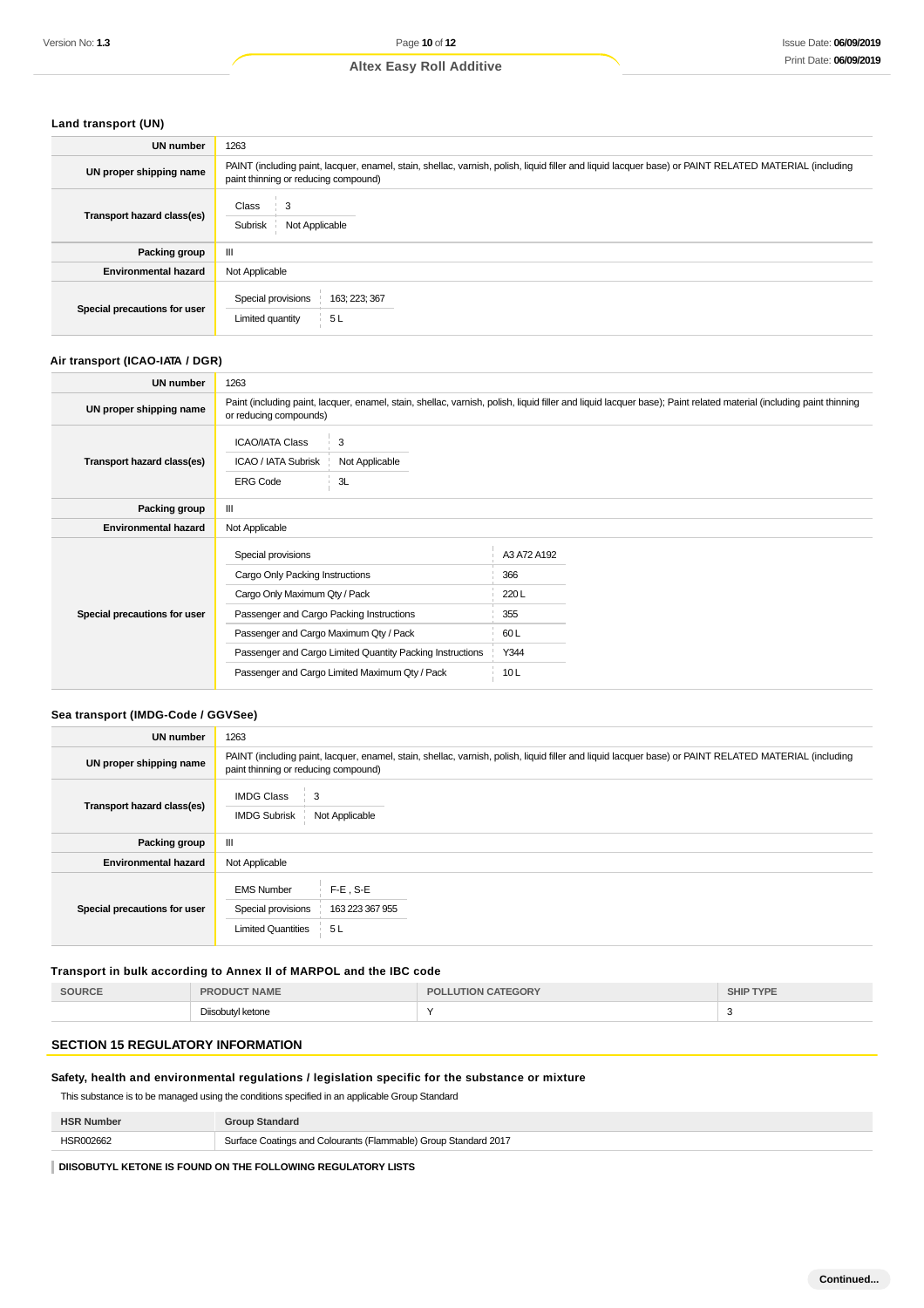| GESAMP/EHS Composite List - GESAMP Hazard Profiles                         | New Zealand Hazardous Substances and New Organisms (HSNO) Act - Classification of |  |
|----------------------------------------------------------------------------|-----------------------------------------------------------------------------------|--|
| IMO IBC Code Chapter 17: Summary of minimum requirements                   | Chemicals                                                                         |  |
| IMO MARPOL (Annex II) - List of Noxious Liquid Substances Carried in Bulk  | New Zealand Hazardous Substances and New Organisms (HSNO) Act - Classification of |  |
| International Air Transport Association (IATA) Dangerous Goods Regulations | Chemicals - Classification Data                                                   |  |
| International Maritime Dangerous Goods Requirements (IMDG Code)            | New Zealand Inventory of Chemicals (NZIoC)                                        |  |
|                                                                            | New Zealand Workplace Exposure Standards (WES)                                    |  |
|                                                                            |                                                                                   |  |

United Nations Recommendations on the Transport of Dangerous Goods Model Regulations

#### **Hazardous Substance Location**

Subject to the Health and Safety at Work (Hazardous Substances) Regulations 2017.

| <b>Hazard Class</b> | Quantity beyond which controls apply for closed<br>containers                        | Quantity beyond which controls apply when use occurring in open<br>containers |
|---------------------|--------------------------------------------------------------------------------------|-------------------------------------------------------------------------------|
| 3.1C                | 500 L in containers greater than 5 L<br>1500 L in containers up to and including 5 L | 250L<br>250L                                                                  |

## **Certified Handler**

Subject to Part 4 of the Health and Safety at Work (Hazardous Substances) Regulations 2017.

| <b>Class of substance</b> | Quantities     |
|---------------------------|----------------|
| Not Applicable            | Not Applicable |
|                           |                |

Refer Group Standards for further information

#### **Tracking Requirements**

Not Applicable

## **National Inventory Status**

| <b>National Inventory</b>     | <b>Status</b>                                                                                                                                                                                            |
|-------------------------------|----------------------------------------------------------------------------------------------------------------------------------------------------------------------------------------------------------|
| Australia - AICS              | Yes                                                                                                                                                                                                      |
| Canada - DSL                  | Yes                                                                                                                                                                                                      |
| Canada - NDSL                 | No (diisobutyl ketone)                                                                                                                                                                                   |
| China - IECSC                 | Yes                                                                                                                                                                                                      |
| Europe - EINEC / ELINCS / NLP | Yes                                                                                                                                                                                                      |
| Japan - ENCS                  | Yes                                                                                                                                                                                                      |
| Korea - KECI                  | Yes                                                                                                                                                                                                      |
| New Zealand - NZIoC           | Yes                                                                                                                                                                                                      |
| Philippines - PICCS           | Yes                                                                                                                                                                                                      |
| USA - TSCA                    | Yes                                                                                                                                                                                                      |
| Taiwan - TCSI                 | Yes                                                                                                                                                                                                      |
| Mexico - INSQ                 | Yes                                                                                                                                                                                                      |
| Vietnam - NCI                 | Yes                                                                                                                                                                                                      |
| Russia - ARIPS                | Yes                                                                                                                                                                                                      |
| Legend:                       | Yes = All CAS declared ingredients are on the inventory<br>No = One or more of the CAS listed ingredients are not on the inventory and are not exempt from listing(see specific ingredients in brackets) |

### **SECTION 16 OTHER INFORMATION**

| .,<br>1916 | 11 C |
|------------|------|
|            | .    |

## **SDS Version Summary**

| Version   | <b>Issue</b><br>Date | <b>Sections Updated</b>                                                                                                                                    |
|-----------|----------------------|------------------------------------------------------------------------------------------------------------------------------------------------------------|
| 0.3.1.1.1 | 06/09/2019           | Acute Health (inhaled), Chronic Health, Classification, Environmental, First Aid (inhaled), Personal Protection (eye), Personal Protection<br>(hands/feet) |

#### **Other information**

Classification of the preparation and its individual components has drawn on official and authoritative sources as well as independent review by the Chemwatch Classification committee using available literature references.

The SDS is a Hazard Communication tool and should be used to assist in the Risk Assessment. Many factors determine whether the reported Hazards are Risks in the workplace or other settings. Risks may be determined by reference to Exposures Scenarios. Scale of use, frequency of use and current or available engineering controls must be considered.

# **Definitions and abbreviations**

PC-TWA: Permissible Concentration-Time Weighted Average

PC-STEL: Permissible Concentration-Short Term Exposure Limit IARC: International Agency for Research on Cancer

ACGIH: American Conference of Governmental Industrial Hygienists

STEL: Short Term Exposure Limit

TEEL: Temporary Emergency Exposure Limit。

IDLH: Immediately Dangerous to Life or Health Concentrations